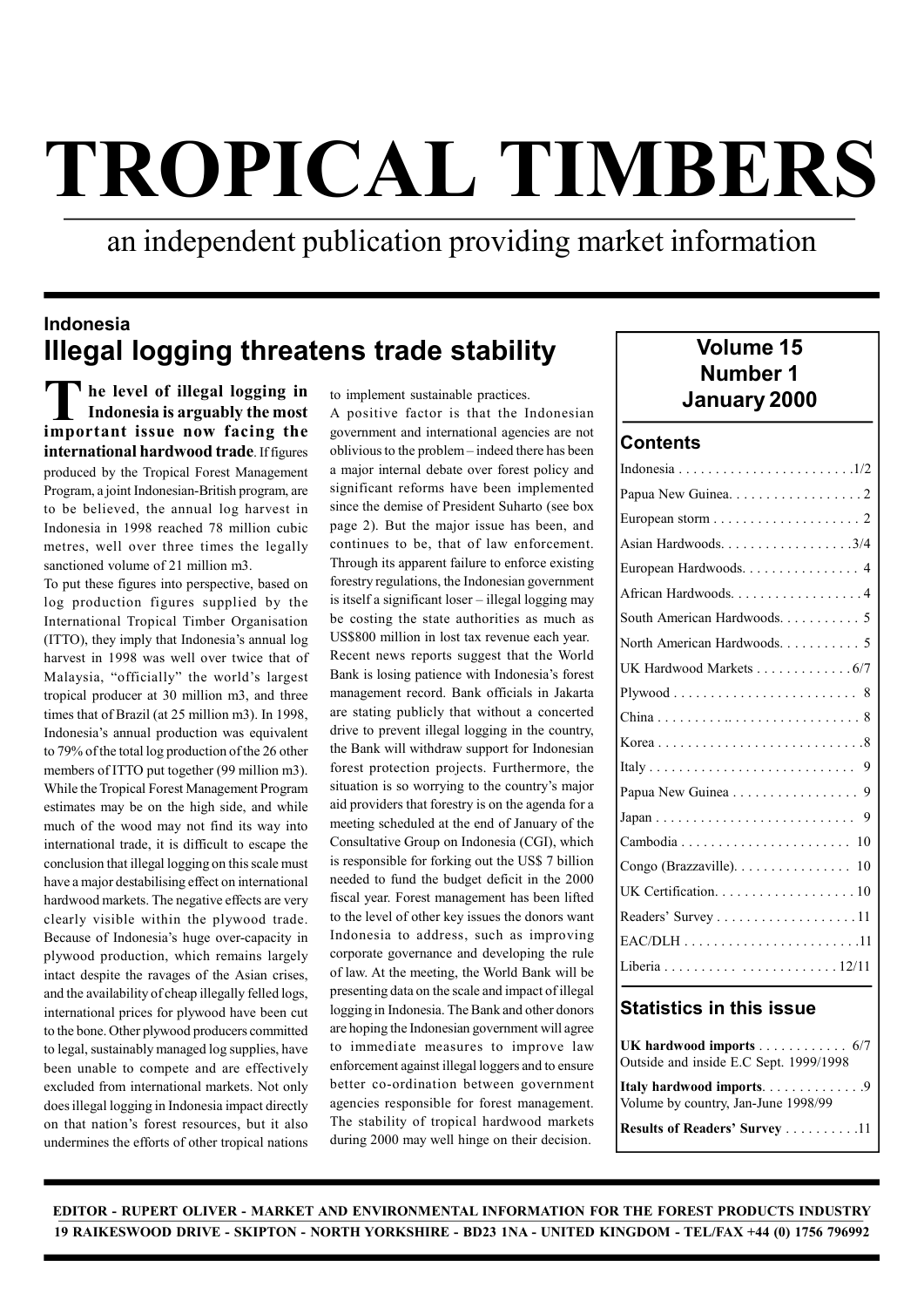# Indonesian Forestry In the melting pot

A recent report by W.D.Sunderline at the Centre for International Forestry Research outlines recent developments in the evolution of Indonesian forest policy. It notes the "tremendous ferment in forest policy reform", emphasizing that the situation is still in a state of flux, and that the outcome is far from decided. The implications of the reform process are profound. The successful implementation of a workable regulatory framework in Indonesia would do much not only to preserve Indonesia's unique forest heritage, but also to encourage long term stability in tropical hardwood markets.

Reforms during the 17-month regime of President Habibie are classified into two categories: \* "exogenous reforms," imposed on Indonesia through the provisions of the International Monetary Fund's (IMF) \$40 billion debt relief agreement with the government. Amongst other things this agreement required Indonesia to: allocate forest concessions through auctions; change the concession system to include performance bonds, new resource rent taxes and higher stumpage fees; eliminate APKINDO's monopoly over plywood exports; transfer control over all government-owned commercial forestry companies from the Ministry of Forestry to the Ministry of Finance; and incorporate the reforestation fund into the national budget and use the fund only for reforestation purposes.

\* "endogenous reforms," introduced by the Indonesian government following pressure from various Indonesian interest groups. These reforms have focused particularly on increased involvement of local communities and traditional groups in forest management.

Sunderline describes some of the major changes that took place under the Habibie regime, but which are still the subject of internal debate. Forest concession sizes have been limited to only 50,000 ha. When Habibie took office, individual concession areas ranged from 22,000 to 560,000 ha and nine holding companies each had total concession areas of 1.3 million ha to 3.5 million ha. The measure was designed to curb corruption. The new smaller concessions have been reallocated through an auction system designed to favour newly formed "co-operatives". The aim has been to ensure that forest wealth is not monopolized by the rich and powerful. Despite the good intentions, these new laws have been criticized, notably on the grounds that concession areas are too small to be commercially viable. In mid-September 1999, the Ministry of Forestry and Estate Crops announced an intention to revoke the regulation limiting the size of concession areas. At the end of 1999, timber firms were pressing for definitive revocation of the regulation.

A new Forest Law was ratified during the Habibie presidency on 30 September 1999. Although a significant improvement over the former law, passed in 1967 and long regarded as out-dated, the new law has been heavily criticized. Critics suggest it does not adequately recognize the rights of forest-dwelling people, does not give sufficient weight to forest protection, and is not fully convergent with international conventions on biodiversity and climate change.

Commenting on the impact of these reforms Sunderline concludes that "on one hand, there has been notable achievement in the elimination of some of the excesses of corruption, collusion, and nepotism that prevailed during the Suharto years. APKINDO's influence has been reduced, many of the concession contracts of Suharto family members and associates have not been renewed, and some of the money allocated through the Reforestation Fund that had been misused has been returned. On the other hand, there has been little progress in reducing the huge industrial overcapacity (especially for plywood and pulp and paper) that is threatening remaining natural forests. In relation to this, there has also been little progress in reorienting forestry priorities from production to protection and conservation. Moreover, there has been little meaningful progress in assuring the rights of forest dwellers and increasing their access to forest resources."

# PNG teak plantation controversy

The Danish furniture company D-Scan is embroiled in a controversy over the exploitation of teak plantations in Papua New Guinea. Following an agreement between D-Scan and the PNG national forest authorities, the company was permitted to harvest quality teak from the state-owned Vunapalading plantation in East New Britain Province. However confusion has arisen over the terms of the deal. The regional forestry office claim they issued D-Scan with the permit in June last year on the understanding that the wood would be used within the province for furniture production. So far D-Scan has only exported sawn timber. However, D-Scan has denied it had that obligation, claiming the

agreement only required the manufacture of sawn timber and furniture components. D-Scan say they are now producing and exporting sawn timber and will soon go into production and export of furniture components. D-Scan's permit expires in June this year.

The regional forest authorities warn that they will reconsider the firm's stay if there is further delay in the manufacture of furniture. For their part, D-Scan, which already has extensive holdings in Indonesia, has plans to expand its operations to the trans-Kerevat teak plantation owned by the Forest Authority but planted on traditional land, and is awaiting completion of negotiations with the landowners.

# Europe Storm damage

On 4 December, hurricane "Anatol" hit northern Europe causing severe forest damage in Denmark and Southern Sweden. In Denmark, around 3.4 million m3 of wood were windthrown, consisting of 3 million m3 of spruce and 400,000 m3 of beech. The volume blown is equivalent to a full year's harvest. Forest damage in Sweden amounted to around 5 million m3, almost exclusively of softwood. But the storm damage of Anatol pales into significance when compared with the impact of hurricane "Lothar" that hit central Europe between 26 and 28 December. France was particularly hard hit, with the worst effects in the South West and North East. Estimates of storm damage have been revised upwards several times. According to German journal EUWID, even the latest estimates of between 115 and 130 million m3 of wind thrown timber may not encompass the full extent of the devastation. Private forests took the brunt of the damage, accounting for around 90 million m3. Information on the composition of lost stands is unavailable for most regions of France. However an exception is Alsace Lorraine where it is estimated that the storm damaged 10% of forest area and affected up to 30 million m3 of wood, more than 15% of the region's forest resources. Two thirds of the damaged stands in Alsace Lorraine consisted of hardwoods, 40% comprising beech.

So far, French forest operators have limited their activity to clearing lanes and taking stock of the damage. Future efforts should concentrate on minimising potential instability in the French hardwood market through intermediate storage or through increased exports, particularly to Belgium and Northern Germany.

Unfortunately opportunities for export have been impaired by equally severe damage in other European countries. In Germany damage was concentrated in South Western regions, notably the central Black forest. Damage throughout the country is estimated to be at least 23.5 million m3, with hardwood stands accounting for 4 to 4.5 million m3. Hardwood, primarily of beech, has been thrown mainly in the Rhine valley and on the edges of the Black Forest. The fact that damage is concentrated in Southern Germany, has meant that northern operators are available to help clear the damage. Scandinavian companies are also providing assistance. Discussions are underway to improve and co-ordinate transport facilities for harvested logs. The Land (State) forest administrations are working to establish of irrigated storage facilities. Efforts are also being made to co-ordinate cross-border clearing and wood marketing operations with the French. Germany is expected to apply the Forest Damages Compensation Act which implies that harvesting will be reduced to 30% of normal volumes outside the storm-damaged area. It also provides tax relief to affected owners.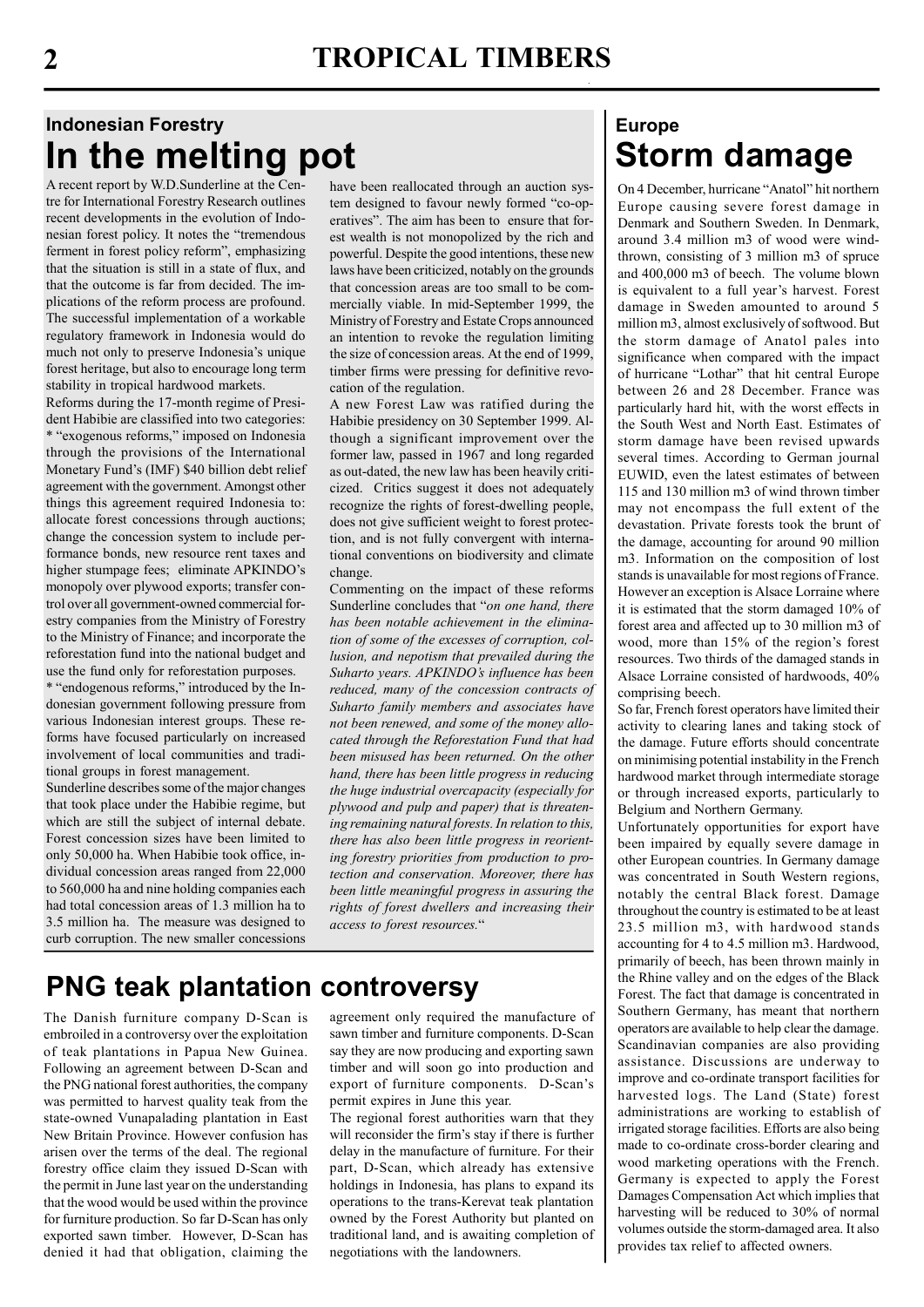# INDICATIVE PRICES

Latest indicative prices available at time when preparing this report. All prices include agent's commission. Prices are subject to continuous variation and may vary in relation to volumes purchased, specification, port of shipment and quality of a particular shippers production. Specifications are given as a guide - in practice the details vary.

# Logs

|                                             | Nov  | Dec  | Jan  |
|---------------------------------------------|------|------|------|
| Ex CAR, Congo (Braz) Fr.F/m3 FOB Douala LM  |      |      |      |
| <b>N'GOLLON</b>                             |      |      |      |
| $70cm + 20\%$ 60/69                         | 1550 | 1550 | 1650 |
| $ROSSE 60cm+$                               | 1650 | 1650 | 1650 |
| $AVOIIS 70cm+$                              | 1150 | 1150 | 1150 |
| <b>SAPELE</b>                               |      |      |      |
| $80cm + 20\%$ 70/79                         | 1950 | 1950 | 1950 |
| <b>SIPO</b>                                 |      |      |      |
| $80cm + 20\%$ 70/79                         | 2450 | 2450 | 2450 |
| Note logs of Iroko and Bibolo are no longer |      |      |      |
| available via Douala                        |      |      |      |
|                                             |      |      |      |

| Ex Gabon Fr.F/m3 FOB Owendo LM<br><b>ACAJOU</b>  |              |              |              |
|--------------------------------------------------|--------------|--------------|--------------|
| 70cm+20% 60/69                                   | 1475         | 1475         | 1475         |
| <b>DOUKA</b><br>$70cm+15\%$ 60/69<br><b>SIPO</b> | 1350         | 1350         | 1350         |
| 70-79cm10%60/69<br>80-99cm                       | 1950<br>2200 | 1950<br>2200 | 1950<br>2300 |

Liberian log prices, including Lovoa, Khaya, Bosse, Framire and Iroko, will soon be available.

# Sawn Timber

| Ex Ghana DM/m3 FOB Takoradi                                        |      |      |      |
|--------------------------------------------------------------------|------|------|------|
| FAS (includes notional agent's commission of 5%)                   |      |      |      |
| $6$ "+ avg 9" C/£                                                  | 5452 | 5608 | 5830 |
| $6'$ + avg 9' DM/£                                                 | 3.12 | 3.12 | 3.25 |
| <b>A.MAHOGANY AD 1050</b>                                          |      | 1050 | 1050 |
| <b>A.MAHOGANY KD 1200</b>                                          |      | 1200 | 1200 |
| <b>EMERIAD</b>                                                     | 760  | 760  | 760  |
| <b>UTILE KD</b>                                                    | 1500 | 1500 | 1500 |
| <b>ODUM AD</b>                                                     | na   | na   | na   |
| <b>ODUM KD</b>                                                     | 1250 | 1275 | 1275 |
| <b>SAPELE KD</b>                                                   | 1100 | 1125 | 1125 |
| <b>EDINAM AD</b>                                                   | 590  | 600  | 600  |
| <b>EDINAM KD</b>                                                   | 770  | 780  | 780  |
| <b>WALNUTAD</b>                                                    | 705  | 800  | 800  |
| <b>NIANGON AD</b>                                                  | 895  | 925  | 925  |
| <b>DANTA AD</b>                                                    | 710  | 730  | 730  |
| DANTA KD                                                           | 975  | 1000 | 1000 |
| WAWA AD                                                            | 500  | 510  | 510  |
| WAWA KD                                                            | 575  | 585  | 585  |
| <b>MAKORE AD</b>                                                   | 925  | 940  | 940  |
| <b>MAKORE KD</b>                                                   | 1090 | 1110 | 1110 |
| Ex Douala - Cameroon, CAR, Congo (Brazzaville)                     |      |      |      |
| Fr.F/m3 FOB FAS width $6$ <sup>*+</sup> , length $6$ <sup>*+</sup> |      |      |      |
| SAPELE                                                             | 3200 | 3200 | 3300 |
| <b>SIPO</b>                                                        | 4200 | 4200 | 4200 |
| <b>BIBOLO</b>                                                      | 2750 | 2750 | 2750 |
| <b>N'GOLLON</b>                                                    | 3200 | 3200 | 3200 |
| <b>AFRORMOSIA</b>                                                  | 5500 | 5500 | 5500 |
| <b>IROKO</b>                                                       | 3500 | 3500 | 3600 |
| Ex Gabon FR.F/m3 FOB                                               |      |      |      |
| FAS width $6$ "+, length $6$ '+                                    |      |      |      |
| <b>OKOUME AD</b>                                                   | 2000 | 2000 | 2000 |
| Ex Congo (formerly Zaire) Fr.F/m3 FOB                              |      |      |      |
| FAS width $6$ "+, length $6$ '+                                    |      |      |      |
|                                                                    |      |      |      |
| <b>SAPELE</b>                                                      | na   | na   | na   |
| <b>SIPO</b>                                                        | na   | na   | na   |
| MAHOGANY                                                           | na   | na   | na   |
| AFRORMOSIA<br><b>IROKO</b>                                         | na   | na   | na   |
|                                                                    | na   | na   | na   |

|                                                                           | Nov                   | Dec                  | Jan                   |
|---------------------------------------------------------------------------|-----------------------|----------------------|-----------------------|
| Ex Cote d'Ivoire Fr.F/m3<br>Fr.F/f.<br>FOB Abidjan FAS                    | 10.45                 | 10.46                | 10.89                 |
| $6$ "+ avg 9"-10"<br>$6'$ + avg 10'-11'<br>$1" - 2"$                      |                       |                      |                       |
| <b>IROKO</b>                                                              | 3400                  | 3400                 | 3500                  |
| MAHOGANY                                                                  | 2750                  | 2750                 | 2750                  |
| <b>FRAMIRE</b><br><b>SAMBA</b> No.1 C&S                                   | 2000<br>1525          | 2000<br>1525         | 2000<br>1525          |
| <b>AZOBE</b> dim. stock                                                   | 2500/                 | 2500/                | 2500/                 |
|                                                                           | 2900                  | 2900                 | 2900                  |
| <b>OPEPE</b> dim. stock                                                   | 2100/                 | 2100/                | 2100/                 |
| <b>DABEMA</b> dim. stock                                                  | 2600<br>1950/<br>2550 | 2600<br>1950<br>2550 | 2600<br>1950/<br>2550 |
| Ex Malaysia US\$/ton, C&F UK port                                         |                       |                      |                       |
| M\$/£                                                                     | 6.13                  | 6.11                 | 6.14                  |
| U\$/£                                                                     | 1.60                  | 1.61                 | 1.62                  |
| M\$/US\$                                                                  | 3.80                  | 3.80                 | 3.80                  |
| (Rates given for M\$ are official rates)<br>DARK RED MERANTI (KILN DRIED) |                       |                      |                       |
| Select & better GMS<br>width 6"+ avg 7"/8"                                |                       |                      |                       |
| length $8'+$ avg $12'/14'$                                                |                       |                      |                       |
| $1-2"$ KD                                                                 | 920                   | 920                  | 920                   |
| 2.5" KD<br>3" KD                                                          | 950<br>990            | 950<br>990           | 940<br>980            |
| <b>KERUING</b><br>Standard & Better GMS<br>$1" - 3"$                      |                       |                      |                       |
| width: random or fixed<br>length $16$ <sup>+</sup>                        | 550                   | 550                  | 545                   |
| KAPUR                                                                     |                       |                      |                       |
| Standard & Better GMS<br>$1$ "-3" plnd                                    |                       |                      |                       |
| width $6"+avg 7" - 8"$<br>length $16'+$                                   | 555                   | 555                  | 555                   |
| TEAK (Official price list basis)                                          |                       |                      |                       |
| FEQ/equivalent                                                            |                       |                      |                       |
| Boards: 6"+ avg 8", 6'+ avg 8'                                            |                       |                      |                       |
| Shorts: $6''+$ , $3'/5.5'$ avg 4'                                         |                       |                      |                       |
| Ex. Burma US\$ per ton of 50cu.ft.                                        |                       |                      |                       |
| FOB Yangon (Rangoon)                                                      |                       |                      |                       |
| Boards 1" 8"x 8"                                                          | 3890                  | 3890                 | 3890                  |
| Boards 1" 8"x 8"<br>Teak from Singapore and Hong Kong nearer S\$3500      | 2670                  | 2670                 | 2670                  |
| for 1" Boards, 1.5" US\$3550, 2" 3750, and US\$3850                       |                       |                      |                       |
| for $2.5$ ".                                                              |                       |                      |                       |
|                                                                           |                       |                      |                       |
| Ex <b>Brazil</b> US\$/m3 C&F                                              |                       |                      |                       |
| FAS<br>USS/f                                                              | 1.60                  | 1.61                 | 1.62                  |
| $6'' + avg 9-10''$                                                        |                       |                      |                       |
| $6'$ + avg 10-11'                                                         |                       |                      |                       |
| <b>MAHOGANY</b> (Swietenia)                                               |                       |                      |                       |
| $1" - 2"$ AD                                                              | 1225                  | 1225                 | 1300                  |
| $2.5" - 3"$ AD<br>1"-2" KD                                                | 1235<br>1295          | 1235<br>1295         | 1310                  |
| 2.5"-3" KD                                                                | 1325                  | 1325                 | 1370<br>1400          |
| VIROLA                                                                    |                       |                      |                       |
| 1" KD No.1 C&B                                                            |                       |                      |                       |
| boards                                                                    | 380                   | 380                  | 380                   |
| strips                                                                    | 360                   | 360                  | 360                   |
| <b>CEDRO</b>                                                              |                       |                      |                       |
| $1"$ -1.5" KD<br>2" KD                                                    | 700<br>720            | 700<br>720           | 700<br>720            |
| 2.5"-3" KD                                                                | 750                   | 750                  | 750                   |
|                                                                           |                       |                      |                       |

#### Hardwood Market Highlights

- Asian supplies expected to tighten
- African supply situation eases.....
- ....but demand expected to exceed supply
- Storms disrupt European market
- Forecasts of US best ever export year....
- ....but weak euro hits European trade

### Asian Hardwoods Tight supply and patchy demand

The dark red meranti/seraya sawnwood market maintains a fragile balance between patchy demand and tight supply. Prices have remained flat since October last year.

Asian shippers continue to report tight supplies, a situation that will be exacerbated by the Chinese New Year celebrations in February. Generally strengthening demand in the Far East is also restricting volumes available for shipment to Europe. Asian shippers' continue their efforts to push prices higher. However, relatively slow consumption during December and early January has meant that dark red meranti (DRM) is available from Peninsular Malaysia for immediate shipment, although volumes are restricted and importers will have to pay the asking price. Importers seeking large consignments may have to wait until March or April to secure supplies. There are reports that Malaysian shippers are bolstering their own supplies of meranti with Indonesian imports.

Sabah shippers report that volumes of all species of interest to European markets, including Seraya, Yellow Balau and Kapur, are tight due to the continuing rains and slowdown in production during the Asian holiday season.

Reports of European demand for meranti and seraya are mixed. UK agents suggest demand has been slow to pick up in the New Year. Demand in Holland remains firm. However some Dutch importers have made a temporary switch away from DRM/Seraya to cheaper Brazilian alternatives in response to the price rises last autumn and limited availability of DRM Bukit and Nemesu. German trade press reports indicate that demand for Malaysian wood remains sluggish and that importers are generally unwilling to accept price increases. For their part, Asian producers are reported to be losing interest in the German market as supplies have tightened and they have been given little price incentive to make the extra effort required to meet Germany's stringent quality and grading requirements.

Keruing supplies are tight in the specifications favoured by UK buyers. Mills prefer cutting to American specifications. Korea and Thailand have also increased purchases of the species. European demand for ramin has fallen as prices

Cont. page 4 have risen. Greater volumes of ramin are now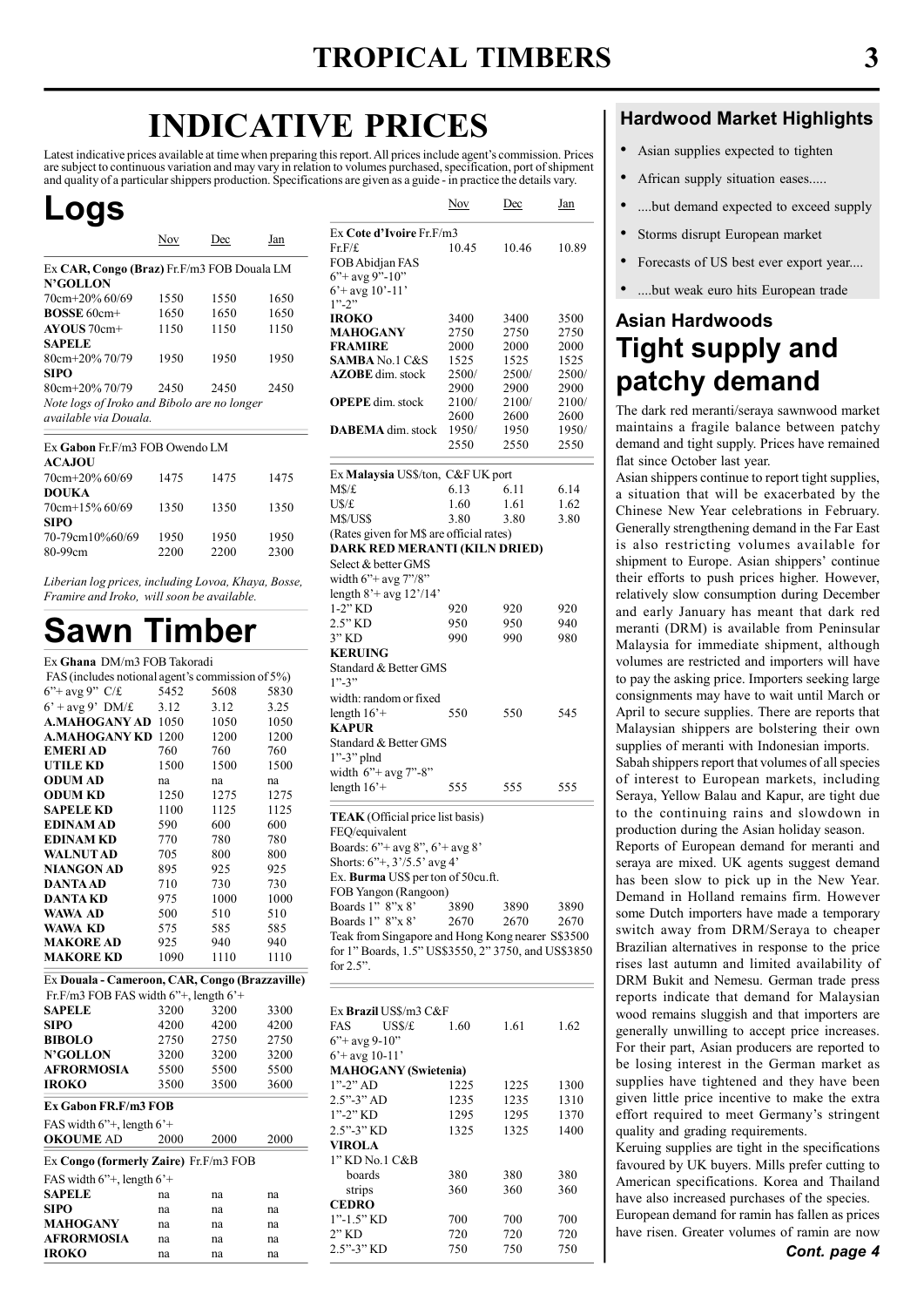#### Asian Hardwoods Cont.

exported to China.

Meranti laminates, particularly important on the German market, are reported to be in short supply and delivery times have been extending. Prices of this product are expected to rise. Another factor increasing uncertainty on the German meranti laminate market has been recent efforts by various window manufacturing associations to increase minimum density

#### European Hardwoods Storms throw market into disarray

The European hardwood market has been thrown into disarray by severe storms in France and Southern Germany during December. Huge volumes of trees were felled, threatening a deluge in wood supply.

Most of the damage was caused by hurricane "Lothar" that hit central Europe between 26 and 28 December. France was particularly affected. Estimates of storm damage have been revised upwards several times and now stand at the almost inconceivable figure of between 115 and 130 million m3 of wind-thrown wood. Estimates of the volume of thrown hardwood in France are unavailable. In Germany early estimates suggest that around 4 to 4.5 million m3 of hardwood stands were thrown.

The full impact of the storm on European hardwood markets remains to be seen. At time of writing, emergency harvesting operations are only just getting underway in earnest. Many mills have ceased log buying and are taking stock of the situation, and waiting for a clearer picture of the supply situation to emerge. Those contracts for European hardwoods that are being agreed cover only limited volumes at markedly reduced prices. Some sawmills are asking for existing contracts to be amended. Many mills fear that their existing stocks will be devalued. There are reports that the French government is giving mills two year's grace to pay for the large numbers of logs coming on to the market.

At this early stage it seems likely that the storm's impact will be felt most immediately in beech markets. A relatively high proportion of the felled hardwood stands are of beech. Although early days, the French Forest Owners Federation claims that beech log prices have fallen 20% since the storm. The Federation claims that looters are stealing fallen wood for sale at roadside, eroding prices further. Furthermore, much of the official emergency harvest is currently concentrated on beech because logs of this species deteriorate rapidly when left on the forest floor. Efforts are being made to extract as much wind-thrown beech as possible by the end of March - beech logs tend to succumb to blue stain in the warmer months. This factor has encouraged buyers in the belief that there will soon be very large volumes of cheap beech available to the market. While this may be true, analysts are suggesting that that the market impact may be short lived and will affect mainly lower grades. Although there is much talk of storing beech in ponds, in reality pond-stored beech discolours rapidly, losing much of its

requirements for window applications. This runs contrary to timber exporters efforts to make use of a wider range of species in laminates, which tends to reduce density. The move could reduce the volume of meranti laminates used by German window manufacturers.

Looking at log markets, ITTO's Market News Service reports that prices from Sarawak rose in early January in response to tightening supplies. Log transport has become difficult due

value. The wood will therefore have to be processed rapidly or not at all. Furthermore many of the damaged trees were snapped rather than thrown by the high winds, severely undermining opportunities for conversion to high grade sawnwood.

At present very little oak is being removed from the storm-damaged forests. Oak can be left on the forest floor for several years without significant deterioration. The irony is that many oak suppliers now find themselves deprived of logs as harvesting operations are concentrated on less durable species. This coupled with the long processing time for oak logs means that storm-felled oak is unlikely to find its way to the market as kiln-dried sawn for at least 2 years. The oak market will feel the effects of the storm only slowly. An exception is the market for coarse-grained oak logs. Prior to the storm these logs had been selling well to stave producers. However this market has collapsed as mills now only take the very best material.

Although prices have been disrupted by the storm damage, some indication of the continuing strength of underlying demand is provided by the results of the last French auction sales held in early December immediately before the storm. These suggested that beech prices were maintaining relatively high levels of the previous year, and that demand for European oak continued very firm. Auctions held in North Western France near Lille were well attended by buyers both from France and overseas, notably Italy and Germany. The German trade journal EUWID reports that wood was sold from mixed forests, which generally produce wood of relatively low tension and short length. These qualities are particularly sought-after in the European veneering sector. Chinese buyers, who prefer long lengths of beech from high forests, were therefore less well represented. Beech prices were at the same levels as the previous year. Oak prices were around 10 to 12% higher, with buyers reported to be interested in saw logs of all qualities as well as good veneering logs. There was strong demand for cherry, particularly from buyers supplying the furniture sector. Demand for European ash was relatively weak. At the first auction sales in Lorraine, stave producers were reported to be paying record prices for B/C quality oak, while beech prices were unchanged from the previous year. Although buyers are now more choosy of high quality than last year, agents report continuing strong demand for European beech from China. to low water levels in Sarawak's rivers. By contrast PNG and Solomon Islands log prices have been falling as China has cut back purchases from both sources since October 1999. Price decreases from the Solomon Islands should be reversed following the recent announcement that log export taxes are to be increased from SB\$70/m3 to SB\$280/m3 in a move designed to protect the Islands' natural forests.

#### African Hardwoods Shippers bullish

The log supply situation in West Africa has eased slightly as weather conditions have become drier. However the African sawn market is still characterised by limited availability of all major export species, with the exception of wawa/obeche. The general trend towards rising prices has been dampened in the New Year by the slow pick up in European demand. As a result, efforts by African exporters to push prices higher have met resistance from European importers. Nevertheless agents representing African shippers are bullish, suggesting that demand is likely to exceed supply throughout the year and that prices should remain firm.

Sawn sapele prices continue to move up slowly in response to the generally tight supply situation. Demand is steady, but earlier expectations of rapid growth in the New Year have yet to be fulfilled.

Agents indicate that the coup in the Ivory Coast has had little impact on iroko supplies. Other longer term factors of limited forest resources are more significant constraints on supply. Iroko is becoming more difficult to source, particularly in the fixed widths and lengths preferred by the major Irish market. Iroko prices have shifted upwards since last month's report, although demand is unexciting.

European demand for Ghanaian wawa has been slow to pick up in the New Year. Agents selling wawa into the Far East, notably China, also report that demand has slowed in the short term in the build up to the Chinese New Year vacations. Wawa is coming under competitive pressure in Asian markets from Russian softwoods. South African purchases of wawa have been steady.

In Ghana, drier weather has freed up logging operations, but underlying resource constraints limit supplies. Export demand for Ghanaian species has been generally slow and prices remain static. European demand for Ghanaian veneers has also been quiet, suggesting slow buying by the furniture sector.

Trade with the two Congo Republic's has been chaotic now for time, disrupted particularly by civil conflict. Export shipments have continued to be disturbed despite recent political agreements aimed at peaceful settlement. There have been reports of raids on mills and the destruction of plant and machinery. In Congo (Brazzaville) rail transport to Pointe Noire remains difficult.

African shipping lines have imposed a bunker charge in response to rising oil prices.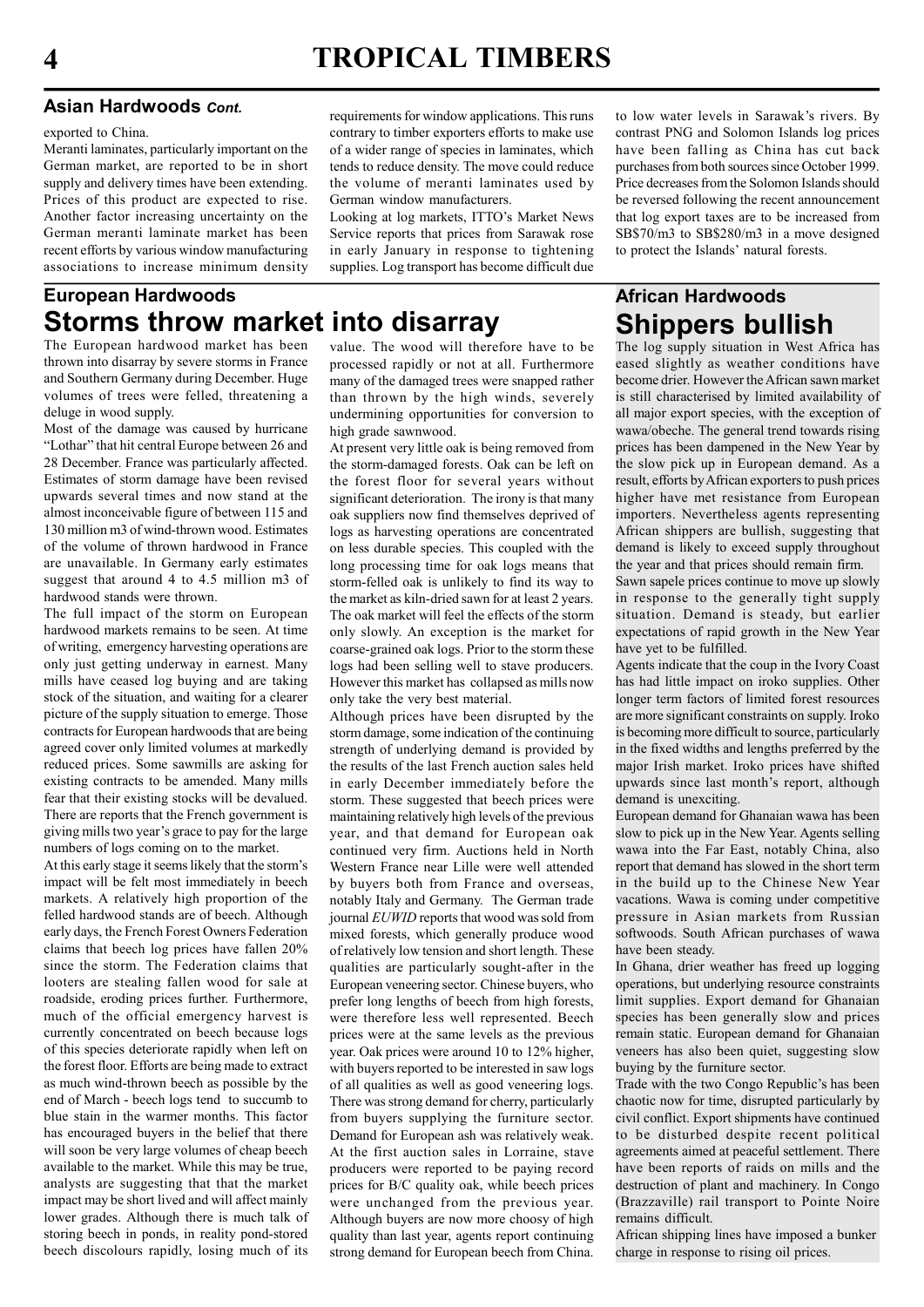#### North American Hardwoods 2000 "strongest ever" year for exports?

North American hardwood traders are optimistic about prospects for the year 2000 both at home and overseas. The US journal Hardwood Review Export goes so far as to forecast that "2000 will be, by every measure, the strongest year for hardwood exports that we have ever seen". The journal predicts that exports will hit around 2.94 million m3 in 2000. Their estimate is based on analysis of long term trends, which show that US hardwood exports increased consistently between 1990 and 1997, fell in 1998 during the Asian crises, and then resumed growth again last year. The rapid recovery of Asian markets suggests that 1998 should be only a temporary blip for US hardwood exporters.

Asian demand for US hardwoods continued to rise during December. Although demand has slowed in January during the Moslem Ramadan holiday season and the run up to Chinese New Year, the seasonal downturn is not as pronounced as previous years. Increased activity in the Japanese construction sector has stimulated demand there, although demand from Japanese furniture manufacturers is waning as many have relocated to other lower-cost areas of Asia. By contrast, demand from the furniture sectors of Thailand and Malaysia is increasing. European demand for North American hardwoods is looking more favourable, although the outlook is not universally positive. Hardwood Review Export reports that demand firmed during December in Spain and Italy, and to a lesser extent in the UK, Belgium and France. After the vacation period, the firming trend was then maintained into early January. On the other hand, the continuing weakness of the euro against the dollar is acting as a brake on more rapid growth of US hardwood demand in Europe. This factor is likely to add impetus to the search for Eastern European alternatives. The weakness of the euro is being particularly felt in Germany. German trade in North American hardwoods now faces an uncertain future. German stocks of US hardwoods are very low. Importers have been reluctant to increase purchases as US prices have firmed and the euro has weakened. Meanwhile German manufacturers have been unwilling to accept existing US price levels. Euro prices for the popular red alder species have risen by around 20% over the last 12 months. A 15% increase has been down to the weakness of the euro against the dollar.

In France, weakness of the euro has been a major factor encouraging manufacturers to shift away from North American oak in favour of the European species.

Anticipated North America-Europe freight rate increases of up to US\$200 per box will create further problems for European importers.

The strength of US hardwood demand in Europe during 2000 will depend on the relative economic performance of Europe and the US; on interest rate policy in both regions; and on the euro-dollar exchange rate. Forecasts of continuing steady growth in most European economies provides some grounds for optimism. The availability of North American wood supplied to export markets is another critical factor. US hardwood production remained at near peak levels during 1999, at an estimated 33 million m3. As a result, recent reports indicate most mills have sufficient supplies of logs to operate normal hours.

However the US market seems to have an insatiable appetite and much wood is being gobbled up at home. Consumer confidence remains high, buoyed by rising share prices. Despite three interest rate rises last year, retail sales in the United States grew by no less than 10% in the year to December. Housing sales were up 6% in November. Notwithstanding worries over the size of US private sector debt (now equivalent to a record 132% of GDP) and a real fear that the US stock market is "bubblelike", most analysts predict continuing strong growth of the US economy during 2000. If these predictions are true, wood consumption will remain high in the US this year, restricting volumes available for export. Some Canadian shippers are also shifting away from European markets in favour of the US.

Already certain species, including hard maple, cherry and tulipwood, are in short supply and prices remain extremely firm. Now convinced that the supply problems are real, importers are generally accepting the higher prices.

Taking a closer look at individual species:

\* volumes of hard maple for export are extremely limited, with reports of 60 day lead times before shipment. Export demand continues firm, particularly for higher grades and thicker sizes.

\* export demand for higher grades of cherry is very firm, supplies are very tight, and price increases continue.

\* export demand for tulipwood is good but many producers are focusing on supplies to the booming US market. Demand from China and Thailand is said to be particularly good. Volumes for export are restricted and prices are firm.

\* European demand for higher grades of white oak improves slowly, except in Germany. Sales of lower grade material to the Far East are also improving. Dimension material sells better than random widths. Supplies of higher grades have tightened.

\* export demand for red oak is reasonable for high quality material, but slow for lower grades. There is steady demand for the species from Mexico and the Far East. Prices are firming slightly.

\* European export markets for higher grades of ash, notably the UK, are much improved. Lower grade Ash is selling better in the Far East.

\* tight supplies and rising prices for other leading US species, notably Hard maple and Cherry, has increased export market interest in soft maple, birch and walnut.

| USA TEMPERATE HARDWOODS                                      |                                       |      |      |  |  |  |  |  |  |  |  |  |
|--------------------------------------------------------------|---------------------------------------|------|------|--|--|--|--|--|--|--|--|--|
| <b>INDICATIVE PRICES</b>                                     |                                       |      |      |  |  |  |  |  |  |  |  |  |
| (North Appalachian)                                          |                                       |      |      |  |  |  |  |  |  |  |  |  |
| US\$ CIF UK MBM KD square edged<br>net measure after kilning |                                       |      |      |  |  |  |  |  |  |  |  |  |
|                                                              | $\overline{\text{Nov}}$<br>Dec<br>Jan |      |      |  |  |  |  |  |  |  |  |  |
| $\frac{f}{f}$                                                | 1.60                                  | 1.61 | 1.62 |  |  |  |  |  |  |  |  |  |
| <b>RED OAK</b>                                               |                                       |      |      |  |  |  |  |  |  |  |  |  |
| 1"                                                           | 1800c                                 | 1900 | 1850 |  |  |  |  |  |  |  |  |  |
| 1.25"                                                        | 2000c                                 | 2100 | 2050 |  |  |  |  |  |  |  |  |  |
| 1.5"                                                         | 2300c                                 | 2360 | 2250 |  |  |  |  |  |  |  |  |  |
| 2"                                                           | 2750c                                 | 2800 | 2700 |  |  |  |  |  |  |  |  |  |
| WHITE OAK                                                    |                                       |      |      |  |  |  |  |  |  |  |  |  |
| 1"                                                           | 1580                                  | 1625 | 1600 |  |  |  |  |  |  |  |  |  |
| 1.25"                                                        | 1750                                  | 1750 | 1760 |  |  |  |  |  |  |  |  |  |
| 1.5"                                                         | 2200                                  | 2300 | 2220 |  |  |  |  |  |  |  |  |  |
| 2"                                                           | 2600                                  | 2800 | 2800 |  |  |  |  |  |  |  |  |  |
| ASH                                                          |                                       |      |      |  |  |  |  |  |  |  |  |  |
| 1"                                                           | 1300c                                 | 1360 | 1370 |  |  |  |  |  |  |  |  |  |
| 2"                                                           | 1750c                                 | 1800 | 1800 |  |  |  |  |  |  |  |  |  |
| TULIPWOOD                                                    |                                       |      |      |  |  |  |  |  |  |  |  |  |
| 1"                                                           | 1250                                  | 1275 | 1250 |  |  |  |  |  |  |  |  |  |
| 1.25"                                                        | 1200                                  | 1295 | 1260 |  |  |  |  |  |  |  |  |  |
| 1.5"                                                         | 1240                                  | 1310 | 1280 |  |  |  |  |  |  |  |  |  |
| 2"                                                           | 1300                                  | 1350 | 1300 |  |  |  |  |  |  |  |  |  |
| <b>CHERRY</b>                                                |                                       |      |      |  |  |  |  |  |  |  |  |  |
| 1"                                                           | 3450                                  | 3580 | 3550 |  |  |  |  |  |  |  |  |  |
| 1.25"                                                        | 3500                                  | 3600 | 3650 |  |  |  |  |  |  |  |  |  |
| 1.5"                                                         | 3700                                  | 3800 | 3830 |  |  |  |  |  |  |  |  |  |
| 2"                                                           | 3900                                  | 4000 | 4160 |  |  |  |  |  |  |  |  |  |
| <b>HARD MAPLE</b>                                            |                                       |      |      |  |  |  |  |  |  |  |  |  |
| 1"                                                           | 2600c                                 | 2700 | 2700 |  |  |  |  |  |  |  |  |  |
| 1.25"                                                        | 2650c                                 | 2750 | 2750 |  |  |  |  |  |  |  |  |  |
| 1.5"                                                         | 2800c                                 | 2900 | 2900 |  |  |  |  |  |  |  |  |  |
| 2"                                                           | 3000c                                 | 3150 | 3100 |  |  |  |  |  |  |  |  |  |
| NB. November price quotes marked "c" were too                |                                       |      |      |  |  |  |  |  |  |  |  |  |
| high and have been corrected                                 |                                       |      |      |  |  |  |  |  |  |  |  |  |

# South American Hardwoods No new mahogany until Autumn

The Amazonian region is now well into the rainy season, which lasts until May or June, and log supplies will inevitably tighten.

Higher CIF Brazilian mahogany prices quoted this month are, in a sense, academic since there are no new stocks of the species for sale. No new supplies will emerge for export until September/October. The small UK market for the species is now accustomed to the higher prices of recent months, and these are being achieved.

Prospects for Brazil's domestic hardwood market during 2000 are looking up. The national economy has entered the new century looking far healthier than most analysts anticipated 12 months ago. Inflation has been contained, the real has steadied and foreign investment continues. Brazil attracted over US\$25 billion in foreign direct investment in 1999 during a year in which many predicted serious recession. Far from being deterred from Brazil's economic turmoil, foreign investors have taken the opportunity of buying into Brazilian companies at bargain prices. Last year foreign investment in Brazil was almost triple that to Mexico and 75% that of China, the developing world's top investment destination.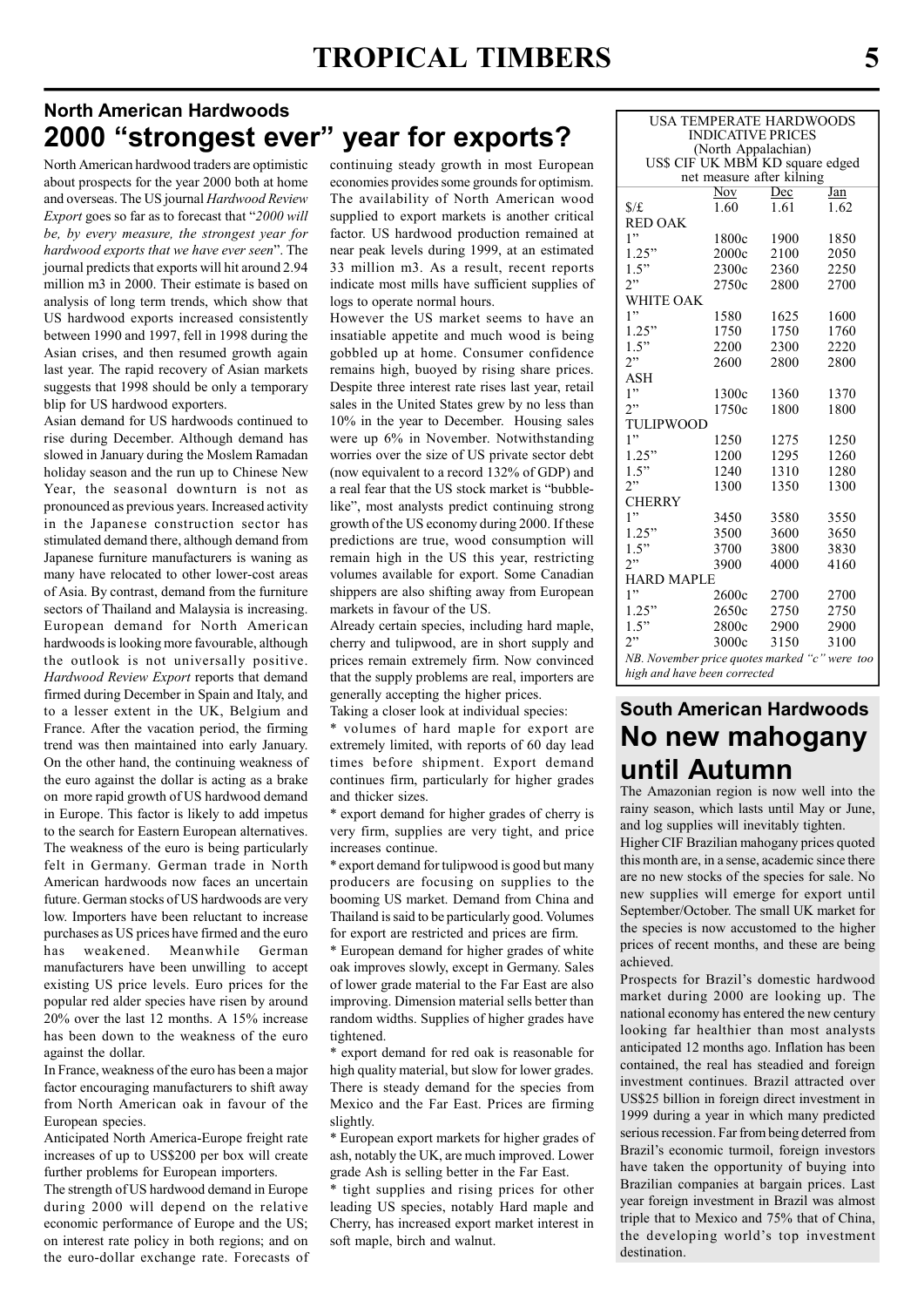# UK HARDWOOD IMPORTS

NIGERIA 56 36 427 36<br>RUSSIA 72 137 50 137 137 50<br>RUSSIA 72 137 50<br>SLOVAKIA 28 304 4 SLOVAKIA 28 304 4<br>OTHER 62 0 181 51 OTHER 62 0 181 51 TOTAL 859 500 8675 5452

#### UK market commentary January 2000

The UK economy starts the year looking healthy. The Economist estimates that UK GDP grew by around 1.8% last year, a good recovery after general expectations of recession early in 1999. The Economist latest poll of forecasters now predicts GDP growth of 3.2% during 2000.

The continuing strength of sterling against other European currencies is notable. During the last week of January, sterling hit 3.24 DM, the highest rate of exchange since February 1989. The strength of sterling reflects expectations that UK base rates, now standing at 5.75%, will continue to rise throughout the year. The Bank of England is concerned that the economy may overheat. While inflation is currently at a manageable 2.2%, demand has been strong and consumers still have plenty of money in their pockets. Unemployment is low and falling, real incomes are rising. House prices rose by 13.6% in the year to December, the highest rate of increase since the 1980s boom.

Remarkably, overall UK exports grew 7.1% last year, despite the high pound. Exports were boosted by improved economic conditions in Europe. Exporters are learning to live with the strength of sterling.

The UK's new build sector is warming up after sluggish performance in 1999. The latest indicator on house building, provided by the Chartered Institute of Purchasing and Supply's monthly survey, suggests that in December the rate of growth in new construction accelerated for the second successive month. Official data on new housing orders points to a 7% upturn during August to October last year.

Furniture sales are also firming. A CBI survey shows that sales by furniture retailers were among the strongest in the high street during November, with 68% of outlets reporting stronger demand than a year earlier. Despite the positive economic news, most hardwood agents are reporting a disappointing start to the year, with purchasing slower than anticipated. Views of demand range from the most optimistic - most suggesting demand is "reasonable" - to the very pessimistic, one agent said that "demand is dead". Many manufacturers seem to have had a prolonged vacation, shutting down operations until 10 January.

Reports of hardwood stock levels vary. One agent noted that importers bought fairly well at the end of last year in anticipation of a busy January - which failed to materialise. These importers are now holding back on further purchases. However there is evidence that some gaps may be appearing, most notably for African redwoods. Some importers are relying on the arrival of African contracts agreed at lower prices last year. However agents seem sceptical that many of these contracts will be honoured. The result could be significant supply shortages for African timbers in a few weeks time.

HARDWOOD LOGS AND SAWN FROM OUTSIDE THE EU Note 2 (cubic metres)

| $1$ . The set of $1$                                        |                         |                            | <b>LOGS</b>              |                               |                              |                             | <b>SAWN</b>                     |                            |                                      |                              |                            | TOTAL                                     |                                 |
|-------------------------------------------------------------|-------------------------|----------------------------|--------------------------|-------------------------------|------------------------------|-----------------------------|---------------------------------|----------------------------|--------------------------------------|------------------------------|----------------------------|-------------------------------------------|---------------------------------|
| Country                                                     | Species Sept Sept Cum   | 99                         | 98                       | 99                            | Cum<br>98                    | 99                          | 98                              | Sept Sept Cum Cum<br>99    | 98                                   | Sept<br>99                   | Sept<br>98                 | Cum<br>99                                 | Cum<br>98                       |
| <b>BOLIVIA</b><br><b>BRAZIL</b><br><b>BURMA</b><br>CAMEROON |                         | 963                        | 2971                     | 42<br>18655                   | 30<br>26557                  | 565<br>85<br>2792           | 871<br>3200                     | 9830<br>231<br>14103       | 482<br>9822<br>147<br>16918          | 565<br>85<br>3755            | 871<br>6171                | 9830<br>273<br>32758                      | 482<br>9822<br>177<br>43475     |
| <b>CONGO</b><br>EQ. GUINEA<br>GABON                         |                         | 727                        | 162                      | 292<br>3191                   | 239<br>157<br>3719           | 566                         |                                 | 1748<br>194                | 139<br>128                           | 566<br>727                   | 162                        | 2040<br>3385                              | 378<br>157<br>3847              |
| GAMBIA<br>GHANA<br><b>GUINEA</b>                            |                         |                            |                          |                               |                              | 1846<br>30                  | 2475                            | 275<br>16681<br>843        | 20636                                | 1846<br>30                   | 2475                       | 275<br>16681<br>843                       | 20636                           |
| GUYANA<br><b>INDONESIA</b><br><b>IVORY COAST</b>            |                         | 10<br>50                   |                          | 25<br>184                     | 157                          | 14<br>918<br>1933           | 249<br>134<br>1035              | 767<br>4783<br>9199        | 5162<br>2639<br>12106                | 24<br>968<br>1933            | 249<br>134<br>1035         | 792<br>4967<br>9199                       | 5162<br>2796<br>12106           |
| LIBERIA<br>MALAYSIA<br>NIGERIA<br>PAPUA N.G.                |                         | 164                        | 854<br>55                | 2501<br>410                   | 345<br>2721<br>680<br>87     | 6204<br>20                  | 3916<br>53<br>143               | 42759<br>88<br>438         | 42831<br>335<br>364                  | 6368<br>20                   | 4770<br>108<br>143         | 45260<br>498<br>438                       | 345<br>45552<br>1015<br>451     |
| PERU<br><b>PHILIPPINES</b><br><b>SINGAPORE</b>              |                         |                            |                          | 50<br>35<br>95                | 130                          | 108<br>274                  | 27<br>93<br>428                 | 404<br>614<br>1805         | 111<br>533<br>1954                   | 108<br>274                   | 27<br>93<br>428            | 454<br>649<br>1900                        | 111<br>533<br>2084              |
| TANZANIA<br>THAILAND<br>ZAIRE                               |                         | 11                         | 8                        | 25                            | 18                           |                             | 65<br>20                        | 212<br>95                  | 213<br>238<br>322                    | 11                           | 73<br>20                   | 237<br>95                                 | 231<br>238<br>322               |
| OTHER<br><b>TROPICAL</b>                                    |                         | 1925                       | 40<br>4090               | 25505                         | 91<br>34931                  | 36<br>15391                 | 21                              | 346<br>12730 105415 115280 | 200                                  | 36<br>17316                  | 61<br>16820                | 346<br>130920                             | 291<br>150211                   |
| AUSTRALIA                                                   |                         | 110                        | 1                        | 185                           | 85                           | 30                          |                                 | 117                        | 325                                  | 140                          | 1                          | 302                                       | 410                             |
| <b>BULGARIA</b><br>CANADA<br>of which                       | Oak                     | 532<br>32                  | 310                      | 2977<br>56                    | 2127                         | 3127<br>705                 | 1510<br>490                     | 51<br>24727<br>4276        | 15728<br>4407                        | 3659<br>737                  | 1820<br>490                | 51<br>27704<br>4332                       | 17855<br>4407                   |
| of which<br>of which                                        | Poplar<br>Walnut        |                            |                          |                               |                              | 77<br>40                    | 58                              | 406<br>436                 | 302<br>464<br>167                    | 77<br>40                     | 58                         | 406<br>436                                | 302<br>464                      |
| CHILE<br><b>CHINA</b><br><b>CZECH REP.</b>                  |                         | 35                         |                          | 95                            | 34                           | 17                          | 107                             | 251<br>85                  | 182<br>8                             | 52                           | 107                        | 251<br>180                                | 167<br>182<br>42                |
| of which<br><b>ESTONIA</b><br>of which                      | Beech<br><b>Birch</b>   | 35<br>476<br>476           | 1071<br>1071             | 54<br>6864<br>6864            | 10321<br>10321               | 17<br>962                   | 397                             | 47<br>7733                 | 1448                                 | 52<br>1438<br>476            | 1468<br>1071               | 101<br>14597<br>6864                      | 11769<br>10321                  |
| of which<br>LATVIA<br>of which                              | Oak<br><b>Birch</b>     | 2240<br>2240               | 838<br>838               | 5059<br>5059                  | 2731<br>2731                 | 962<br>610                  | 397<br>1571                     | 7733<br>2099               | 1448<br>2586                         | 962<br>2850<br>2240          | 397<br>2409<br>838         | 7733<br>7158<br>5059                      | 1448<br>5317<br>2731            |
| of which<br>of which                                        | Oak<br>Poplar           |                            |                          |                               |                              | 610                         | 1571                            | 298<br>1801                | 86<br>2500                           | 610                          | 1571                       | 298<br>1801                               | 86<br>2500                      |
| LIECH'STN<br>LITHUANIA<br>of which                          | Oak                     |                            |                          | 63                            | 207                          | 54<br>91<br>91              |                                 | 319<br>532<br>432          | 403<br>196                           | 54<br>91<br>91               |                            | 319<br>595<br>432                         | 610<br>196                      |
| <b>NORWAY</b><br><b>POLAND</b><br>of which                  | Beech                   | 11                         | 104                      | 125<br>255                    | 172<br>935                   | 33<br>0                     | 43<br>55<br>29                  | 314<br>258<br>102          | 717<br>190<br>66                     | 33<br>11                     | 43<br>159<br>29            | 439<br>513<br>102                         | 889<br>1125<br>66               |
| of which<br><b>ROMANIA</b>                                  | Oak                     |                            | 27<br>27                 | 41<br>775<br>733              | 460<br>460                   | 113<br>47                   | 26<br>24<br>24                  | 23<br>503<br>404           | 26<br>569<br>569                     | 113<br>47                    | 26<br>51<br>51             | 64<br>1278<br>1137                        | 26<br>1029                      |
| of which<br><b>RUSSIA</b><br>of which                       | Beech<br><b>Birch</b>   |                            | 1549<br>105              | 1363<br>1078                  | 3356<br>585                  | 40                          | 98                              | 2936                       | 1848                                 | 40                           | 1647<br>105                | 4299<br>1078                              | 1029<br>5204<br>585             |
| of which<br>S. AFRICA<br>SERB/MONT                          | Oak                     | 21                         |                          | 194                           | 103<br>99<br>30              | 40                          | 60<br>22                        | 864<br>221<br>22           | 216<br>391<br>139                    | 40<br>21                     | 60<br>22                   | 864<br>415<br>22                          | 319<br>490<br>169               |
| of which<br><b>SLOVAKIA</b><br>of which                     | Beech<br>Beech          |                            |                          | 33<br>33                      | 30                           | 67<br>67                    | 22<br>22                        | 22<br>213<br>94            | 117<br>348<br>71                     | 67<br>67                     | 22<br>22                   | 22<br>246<br>127                          | 147<br>348<br>71                |
| of which<br><b>UKRAINE</b><br>of which                      | Oak                     |                            |                          | 18                            |                              | 25<br>25                    | 22<br>35<br>35                  | 90<br>25<br>25             | 277<br>291                           | 25                           | 22<br>35                   | 90<br>43                                  | 277<br>291                      |
| USA<br>of which                                             | Oak<br>Beech            | 1453                       | 1191                     | 12052                         | 10987                        | 7530<br>45                  | 8340<br>43                      | 71769<br>404               | 291<br>86870<br>207                  | 25<br>8983<br>45             | 35<br>9531<br>43           | 25<br>83821<br>404                        | 291<br>97857<br>207             |
| of which<br>of which<br>of which                            | Oak<br>Poplar<br>Walnut |                            |                          | 84                            | 39                           | 3703<br>887<br>203          | 4872<br>633<br>66               | 36502<br>7552<br>753       | 45807<br>6373<br>905                 | 3703<br>887<br>203           | 4872<br>633<br>66          | 36502<br>7636<br>753                      | 45807<br>6412<br>905            |
| <b>OTHER</b><br><b>TEMPERATE</b>                            |                         | 4878                       | 5091                     | 164<br>30222                  | 31544                        | 12699                       |                                 | 109<br>12284 112284 112351 | 141                                  | 17577                        | 17375                      | 273<br>142506                             | 141<br>143895                   |
| <b>AFRICA</b>                                               |                         | 1722                       | 3236                     | 22800                         | 31878                        | 7167                        | 6888                            | 43607                      | 51188                                | 8889                         | 10124                      | 66407                                     | 83066                           |
| ASIA<br><b>AUSTR/PACIFIC</b><br>E. EUROPE<br>N. AMERICA     |                         | 214<br>110<br>2762<br>1985 | 854<br>1<br>2040<br>1501 | 2857<br>218<br>13195<br>15029 | 3125<br>85<br>14718<br>13114 | 7645<br>30<br>1885<br>10657 | 4862<br>2126<br>9850            | 51241<br>117<br>11581      | 48961<br>341<br>5997<br>96496 102631 | 7859<br>140<br>4647<br>12642 | 5716<br>1<br>4166<br>11351 | 54098<br>335<br>24776<br>111525           | 52086<br>426<br>20715<br>115745 |
| <b>RUSSIA</b><br>S. AMERICA<br>W. EUROPE                    |                         | 10                         | 1549                     | 1363<br>140<br>125            | 3356<br>27<br>172            | 40<br>579<br>87             | 98<br>1147<br>43                | 2936<br>11088<br>633       | 1848<br>15833<br>832                 | 40<br>589<br>87              | 1647<br>1147<br>43         | 4299<br>11228<br>758                      | 5204<br>15860<br>1004           |
| TOTAL                                                       |                         | 6803                       | 9181                     | 55727                         | 66475                        | 28090                       |                                 | 25014 217699 227631        |                                      | 34893                        | 34195                      | 273426                                    | 294106                          |
| <b>SLEEPERS FROM OUTSIDE THE EU</b>                         |                         |                            |                          |                               |                              |                             |                                 |                            |                                      |                              |                            | <b>SLEEPERS FROM INSIDE THE EU Note 3</b> |                                 |
| (cubic metres)                                              |                         |                            |                          |                               |                              |                             |                                 | (cubic metres)             |                                      |                              |                            |                                           |                                 |
|                                                             | Sept<br>99              | Sept                       | 98                       | Cum<br>99                     | Cum<br>98                    |                             |                                 |                            | Sept<br>99                           | Sept                         | 98                         | Cum<br>99                                 | Cum<br>98                       |
| <b>AUSTRALIA</b><br><b>GUYANA</b>                           | 641                     |                            | 464                      | 6744<br>882                   | 5311                         |                             | <b>BELGIUM</b><br><b>FRANCE</b> |                            | 52<br>574                            |                              | 922                        | 407<br>2299                               | 88<br>4280                      |

FRANCE 574 922 2299 4280 GERMANY 949 3944 2959<br>NETHERLANDS 638 805 2858 1551 NETHERLANDS 638 805 2858 1551 SPAIN 610 OTHER 31 45 1032 325

EU TOTAL 2244 1772 10540 9813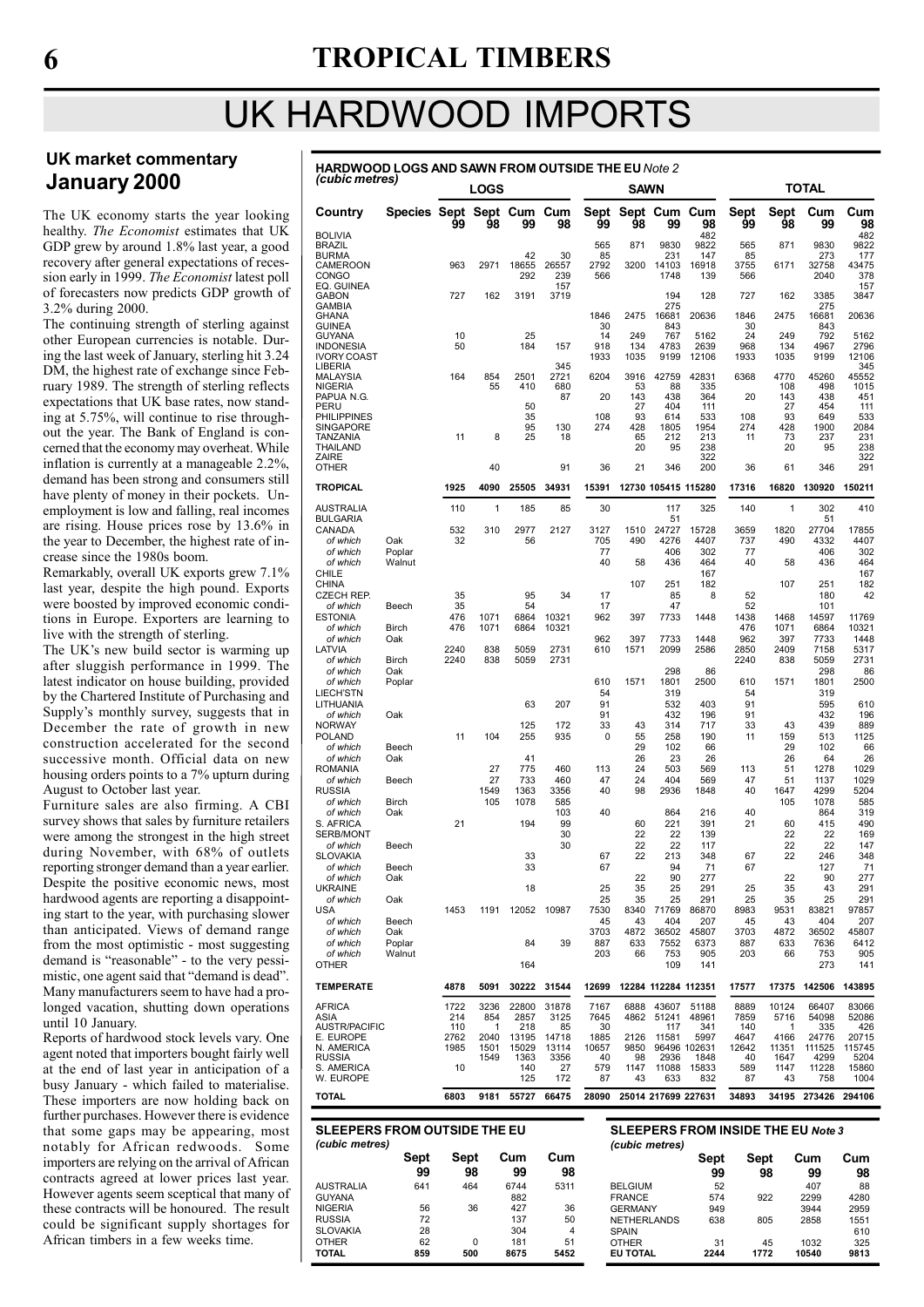# UK HARDWOOD IMPORTS

#### HARDWOOD LOGS AND SAWN FROM INSIDE THE EU Note 3 (cubic metres)

| $($ capic ilicu co $)$ |                           |     | <b>LOGS</b> |      |       |      | <b>SAWN</b>       |       |       |                |             | <b>TOTAL</b> |       |
|------------------------|---------------------------|-----|-------------|------|-------|------|-------------------|-------|-------|----------------|-------------|--------------|-------|
| Country                | Species Sept Sept Cum Cum |     |             |      |       |      | Sept Sept Cum Cum |       |       | <b>Sept</b>    | <b>Sept</b> | Cum          | Cum   |
|                        |                           | 99  | 98          | 99   | 98    | 99   | 98                | 99    | 98    | 99             | 98          | 99           | 98    |
| <b>BELGIUM</b>         |                           | 53  | 16          | 344  | 336   | 592  | 497               | 2901  | 4507  | 645            | 513         | 3245         | 4843  |
| of which               | Beech                     | 53  |             | 103  |       | 25   | 186               | 637   | 641   | 78             | 186         | 740          | 641   |
| of which               | Oak                       |     |             |      | 230   | 18   |                   | 139   |       | 18             |             | 139          | 230   |
| <b>DENMARK</b>         |                           | 35  |             | 114  | 378   | 343  | 349               | 2894  | 2049  | 378            | 349         | 3008         | 2427  |
| of which               | Beech                     | 35  |             | 62   | 264   | 215  | 349               | 2368  | 1670  | 250            | 349         | 2430         | 1934  |
| <b>FINLAND</b>         |                           |     |             | 795  | 3778  | 572  | 343               | 5574  | 3701  | 572            | 343         | 6369         | 7479  |
| <b>FRANCE</b>          |                           |     | 51          | 1310 | 849   | 982  | 1144              | 8076  | 8069  | 982            | 1195        | 9386         | 8918  |
| of which               | Beech                     |     |             | 32   | 222   | 36   | 164               | 1695  | 798   | 36             | 164         | 1727         | 1020  |
| of which               | Oak                       |     |             | 212  |       | 315  | 460               | 4402  | 4408  | 315            | 460         | 4614         | 4408  |
| <b>GERMANY</b>         |                           | 91  |             | 1639 | 1201  | 3966 | 3756              | 30032 | 28045 | 4057           | 3778        | 31671        | 29246 |
| of which               | Beech                     |     |             | 30   | 84    | 3186 | 2933              | 24305 | 22064 | 3186           | 2933        | 24335        | 22148 |
| of which               | Oak                       |     | 11          |      | 17    | 52   | 192               | 1106  | 1417  | 52             | 203         | 1106         | 1434  |
| <b>IRELAND</b>         |                           | 8   | 3           | 272  | 58    | 98   | 76                | 1277  | 1183  | 106            | 79          | 1549         | 1241  |
| <b>ITALY</b>           |                           |     |             |      |       | 7    |                   | 139   | 43    | $\overline{7}$ |             | 139          | 43    |
| <b>NETHERLANDS</b>     |                           | 81  |             | 358  | 275   | 1339 | 1373              | 13369 | 9041  | 1420           | 1373        | 13727        | 9316  |
| of which               | Beech                     |     |             |      |       |      | 40                | 8     | 145   |                | 40          | 8            | 145   |
| of which               | Oak                       |     |             |      |       | 68   | 54                | 558   | 454   | 68             | 54          | 558          | 454   |
| <b>SPAIN</b>           |                           |     | 121         | 65   | 122   | 149  | 126               | 1251  | 1377  | 149            | 247         | 1316         | 1499  |
| <b>SWEDEN</b>          |                           |     |             | 3141 | 7372  | 866  | 1470              | 15478 | 19002 | 866            | 1470        | 18619        | 26374 |
| <b>EU TOTAL</b>        |                           | 268 | 213         | 8038 | 14369 | 8914 | 9134              | 80991 | 77017 | 9182           | 9347        | 89029        | 91386 |

#### BLOCKBOARD AND PLYWOOD FROM OUTSIDE THE EU (cubic metres)

|                                      |            | <b>PLYWOOD</b><br><b>BLOCKBOARD</b> |           |           |               |               |                |                |  |  |
|--------------------------------------|------------|-------------------------------------|-----------|-----------|---------------|---------------|----------------|----------------|--|--|
|                                      | Sept<br>99 | Sept<br>98                          | Cum<br>99 | Cum<br>98 | Sept<br>99    | Sept<br>98    | Cum<br>99      | Cum<br>98      |  |  |
| <b>BANGLADESH</b>                    |            |                                     |           |           |               |               | 430            |                |  |  |
| <b>BRAZIL</b><br><b>BURMA</b>        | 128        | 202                                 | 1548      | 1926      | 19417<br>3986 | 13611         | 177389<br>6576 | 103290         |  |  |
| GHANA                                |            |                                     |           |           | 114           |               | 1241           | 280            |  |  |
| <b>GUYANA</b>                        |            |                                     |           |           | 2474          |               | 9398           | 3298           |  |  |
| <b>HONG KONG</b><br><b>INDONESIA</b> | 1812       |                                     | 8804      |           | 23182         | 1802<br>27344 | 178<br>209093  | 1803<br>141795 |  |  |
| <b>IVORY COAST</b>                   |            | 3238                                |           | 15370     | 74            |               | 307            |                |  |  |
| <b>MALAYSIA</b>                      |            | 33                                  | 2430      | 590       | 9088          | 18890         | 96920          | 113437         |  |  |
| <b>SINGAPORE</b>                     |            |                                     | 8         | 2         | 90            | 256           | 396            | 522            |  |  |
| <b>SOUTH KOREA</b>                   |            |                                     |           |           | 2913          | 1502          | 57944          | 8558           |  |  |
| THAILAND                             |            |                                     |           |           |               | 903           | 12262          | 1017           |  |  |
| <b>OTHER</b>                         | 0          | 0                                   | 45        | 0         | 0             | 0             | 151            | 158            |  |  |
| TROPICAL                             | 1940       | 3473                                | 12835     | 17888     | 61338         | 64308         | 572285         | 374158         |  |  |
| <b>BELARUS</b>                       |            |                                     |           |           | 320           |               | 915            | 329            |  |  |
| CANADA                               | 25         |                                     | 25        |           | 2126          | 4005          | 41767          | 47817          |  |  |
| CHILE                                |            |                                     |           |           |               | 1824          | 14584          | 6961           |  |  |
| <b>CHINA</b>                         |            |                                     | 131       | 123       | 976           | 257           | 7982           | 3703           |  |  |
| <b>ESTONIA</b><br><b>ISRAEL</b>      |            |                                     |           |           | 674<br>152    | 250<br>103    | 5537<br>1142   | 4206<br>1181   |  |  |
| LATVIA                               |            |                                     |           | 76        | 2233          | 1824          | 26686          | 24983          |  |  |
| LITHUANIA                            |            | 41                                  | 81        | 170       | 372           | 318           | 8554           | 8758           |  |  |
| <b>MALTA</b>                         |            |                                     |           |           |               |               | 1007           |                |  |  |
| <b>MOROCCO</b>                       |            |                                     |           |           |               | 50            | 375            | 712            |  |  |
| <b>NORWAY</b>                        | 96         |                                     | 605       | 110       | 314           | 346           | 2599           | 2367           |  |  |
| <b>POLAND</b>                        |            |                                     | 42        | 165       | 154           | 39            | 1562           | 1592           |  |  |
| <b>RUSSIA</b>                        |            |                                     |           |           | 7090          | 6617          | 63809          | 74323          |  |  |
| SLOVENIA                             |            |                                     |           |           | 40            | 22            | 406            | 349            |  |  |
| SWITZERLAND                          |            |                                     |           | 16        |               | 5             | 33             | 403            |  |  |
| USA                                  |            |                                     |           | 351       | 271           | 2749          | 21959          | 200524         |  |  |
| <b>OTHER</b>                         | 0          | 0                                   | 0         | 40        | 260           | 0             | 650            | 82             |  |  |
| <b>TEMPERATE</b>                     | 121        | 41                                  | 884       | 1051      | 14982         | 18409         | 199567         | 378290         |  |  |
| <b>AFRICA</b>                        |            |                                     | 45        |           | 188           | 50            | 2206           | 992            |  |  |
| <b>ASIA</b>                          | 1812       | 3271                                | 11373     | 16085     | 40387         | 51057         | 392972         | 272237         |  |  |
| <b>AUSTR/PACIFIC</b>                 |            |                                     |           |           |               |               | 37             |                |  |  |
| E. EUROPE                            |            | 41                                  | 123       | 451       | 3793          | 2453          | 43685          | 40228          |  |  |
| N. AMERICA                           | 25         |                                     | 25        | 351       | 2397          | 6754          | 63726          | 248341         |  |  |
| <b>RUSSIA</b>                        |            |                                     |           |           | 7090          | 6617          | 63809          | 74323          |  |  |
| S. AMERICA                           | 128        | 202                                 | 1548      | 1926      | 21891         | 15435         | 201371         | 113557         |  |  |
| W. EUROPE                            | 96         |                                     | 605       | 126       | 574           | 351           | 4046           | 2770           |  |  |
| TOTAL                                | 2061       | 3514                                | 13719     | 18939     | 76320         | 82717         | 771852         | 752448         |  |  |

#### BLOCKBOARD AND PLYWOOD FROM INSIDE THE EU Note 3

| (cubic metres)                  |            |            | <b>BLOCKBOARD</b> |           | <b>PLYWOOD</b>    |                   |           |           |  |
|---------------------------------|------------|------------|-------------------|-----------|-------------------|-------------------|-----------|-----------|--|
|                                 | Sept<br>99 | Sept<br>98 | Cum<br>99         | Cum<br>98 | <b>Sept</b><br>99 | <b>Sept</b><br>98 | Cum<br>99 | Cum<br>98 |  |
| <b>AUSTRIA</b>                  |            |            |                   |           |                   |                   | 21        | 29        |  |
| <b>BELGIUM</b>                  |            |            | 114               | 31        | 1174              | 2031              | 10127     | 8156      |  |
| <b>DENMARK</b>                  | 144        | 101        | 249               | 334       | 15                | 49                | 435       | 746       |  |
| <b>FINLAND</b>                  | 551        | 553        | 2869              | 3788      | 5816              | 4599              | 62044     | 49188     |  |
| <b>FRANCE</b>                   |            |            | 64                | 36        | 1739              | 1306              | 13686     | 18748     |  |
| <b>GERMANY</b><br><b>GREECE</b> | 212        | 187        | 2959              | 758       | 365               | 317               | 4597      | 5932      |  |
|                                 |            |            |                   |           |                   |                   | 26        |           |  |
| <b>IRELAND</b>                  |            | 6          | 4                 | 23        | 133               | 26                | 1540      | 1796      |  |
| <b>ITALY</b>                    |            | 44         | 632               | 349       | 622               | 430               | 7079      | 6073      |  |
| <b>NETHERLANDS</b>              | 87         | 210        | 87                | 1277      | 42                | 145               | 294       | 970       |  |
| <b>SPAIN</b>                    | 45         |            | 45                |           | 176               | 309               | 4062      | 3408      |  |
| <b>SWEDEN</b>                   |            |            |                   | 373       | 623               | 634               | 4375      | 4764      |  |
| <b>EU TOTAL</b>                 | 1039       | 1101       | 7023              | 6969      | 10705             | 9846              | 108286    | 99810     |  |

#### NOTES

1. Statistics are based on official figures of HM Customs and Excise. We try to amend anomalies, but it is not always possible to identify them. The imports of tropical wood apparently coming from continental Europe may include goods transhipped through a continental port. Boules and forms of square edged stock may be included under 'logs'. Where species are shown as coming from a source where it is known they do not occur, then it is assumed that the wood is wrongly identified and it is classified under "others" for that country. Major inconsistencies between values, weights and volumes are reconciled by estimates based on previous performance.

2. Logs and sawn data for "other" species derived from Estonia (Total cum 1999 volume 50361m3) and Latvia (total cum 1999 volume 100769 m3) are omited from this table as these volumes are assumed to contain large quantities of softwood.

3. HM Customs and Excise Data for trade within the EU is subject to delay. Because of new methods of statistical collection, returns may remain incomplete. Statistics are recorded as received and may be corrected subsequently and marked "C".

| (cubic metres)                                                                |                |                  |                      |                       |  |  |  |  |  |  |
|-------------------------------------------------------------------------------|----------------|------------------|----------------------|-----------------------|--|--|--|--|--|--|
|                                                                               | Sept<br>99     | Sept<br>98       | Cum<br>99            | Cum<br>98             |  |  |  |  |  |  |
| <b>BRAZIL</b><br>CAMEROON<br>CONGO                                            |                | 5                | 25<br>76<br>25       | 48<br>79<br>141       |  |  |  |  |  |  |
| DOM. REP<br><b>GHANA</b><br><b>INDIA</b>                                      | 742            | 25<br>244        | 3527<br>4            | 25<br>2462            |  |  |  |  |  |  |
| <b>INDONESIA</b><br><b>IVORY COAST</b><br><b>MALAYSIA</b><br><b>SINGAPORE</b> | 15             | 21<br>34         | 32<br>60<br>22<br>35 | 213<br>168<br>135     |  |  |  |  |  |  |
| <b>THAILAND</b><br>ZAIRE                                                      | 68             | 136              | 182<br>312           | 66<br>426<br>1133     |  |  |  |  |  |  |
| <b>TROPICAL</b>                                                               | 825            | 465              | 4300                 | 4896                  |  |  |  |  |  |  |
| AUSTRALIA<br><b>BULGARIA</b><br>CANADA                                        | 87             | 156              | 31<br>958            | $\overline{2}$<br>699 |  |  |  |  |  |  |
| CHINA<br><b>CROATIA</b>                                                       | 39             |                  | 80<br>31             | 28                    |  |  |  |  |  |  |
| <b>ESTONIA</b><br><b>HUNGARY</b><br>LATVIA                                    | 152            | 61<br>162        | 1090<br>92<br>718    | 121<br>65<br>1088     |  |  |  |  |  |  |
| LITHUANIA<br><b>NORWAY</b><br><b>RUSSIA</b>                                   |                | 34               | 47<br>82<br>253      | 414                   |  |  |  |  |  |  |
| S. AFRICA<br><b>SLOVENIA</b><br><b>SWITZERLAND</b>                            | 392<br>32<br>1 | 263<br>31<br>127 | 1718<br>341          | 1698<br>308           |  |  |  |  |  |  |
| USA                                                                           | 761            | 1012             | 236<br>6756          | 468<br>8530           |  |  |  |  |  |  |
| <b>TEMPERATE</b>                                                              | 1464           | 1846             | 12433                | 13421                 |  |  |  |  |  |  |
| <b>TOTAL</b>                                                                  | 2289           | 2311             | 16733                | 18317                 |  |  |  |  |  |  |
| <b>VENEERS FROM INSIDE THE EU Note 3</b><br>(cubic metres)                    |                |                  |                      |                       |  |  |  |  |  |  |
|                                                                               | Sept           | Sept             | Cum                  | Cum                   |  |  |  |  |  |  |

VENEERS FROM OUTSIDE THE EU

|     |      |      | Cum  |
|-----|------|------|------|
| 99  | 98   | 99   | 98   |
| 249 | 162  | 1309 | 1550 |
| 23  | 17   | 398  | 445  |
| 39  | 50   | 644  | 236  |
| 81  | 102  | 827  | 1193 |
| 254 | 480  | 2826 | 2671 |
|     | 3    | 32   | 356  |
| 21  | 6    | 362  | 214  |
| 49  | 42   | 209  | 219  |
| 34  |      | 143  | 198  |
| 750 | 862  | 6750 | 7082 |
|     | Sept | Sept | Cum  |

#### UK statistical commentary September 1999

Overall UK tropical logs and sawn imports were down 15% in the year to September compared with the previous year. Imports from African countries were particularly affected, reflecting tightening supplies as forest resources are increasingly constrained and several countries have increased regulatory controls on the harvesting and export of logs.

Falling tropical imports have not been compensated by increased temperate imports, which to end September remained flat on the previous year. Hardwood imports from the US have flagged, partly in response to rising prices in the face of strong US demand. However much of the downturn in US hardwood purchases has been made up by an increase in Canadian shipments. Log and sawn shipments from Eastern Europe have increased slightly from a relatively small base. Particularly significant are increased imports of sawn oak through Estonia.

Sleeper import data shows the UK's heavy reliance on karri from Australia, which accounted for 77% of the total to September last year. The existing reliance on Australian sleepers highlights Railtrack's challenge in seeking to purchase FSC certified products from elsewhere.

Both Indonesia and Brazil substantially increased plywood sales to the UK in the first nine months of 1999 compared to the same period last year. Plywood imports from Malaysia, having started 1999 comparatively strongly, fell back in the third quarter of the year due to price pressure from Indonesia.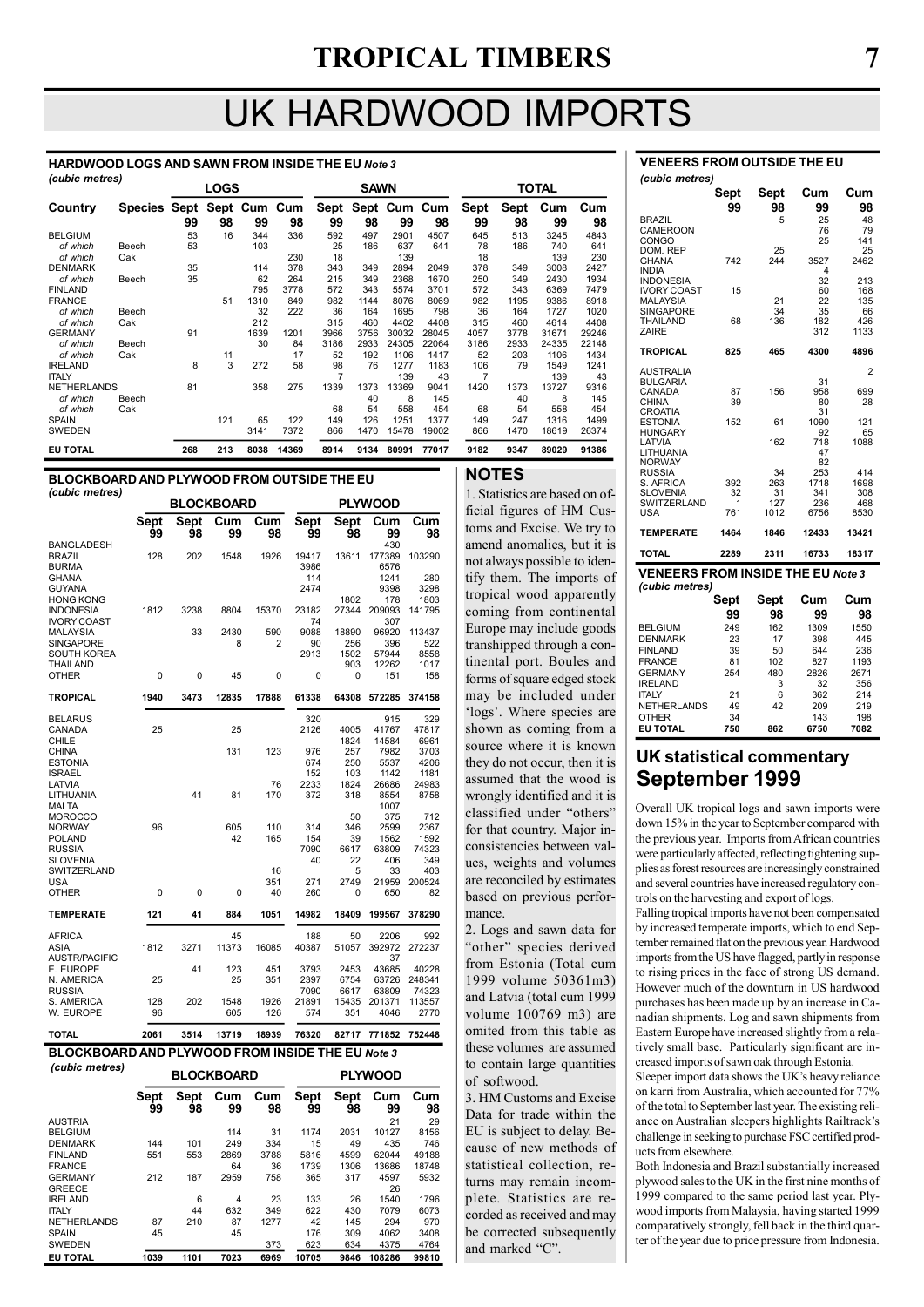#### Year of change

ITTO's Market News Service identifies the following major changes in forest products sector during 1999:

\* Total log imports increased to 10 million m3 from 4.8 million m3 in 1998. This was in response to the launch of China's forest protection programme for natural forests and consequent reduction in logging, and reduced tariffs on log and sawnwood imports,

\* Prices for imported logs in the second half of 1999 increased due to tightening supplies.

\* Also during the second half of the year, log delivery times extended, while the size of individual orders declined. The trends reflected changes in end-uses for imported logs. Log imports for basic construction, production and maintenance - primarily of softwood - declined. Log imports for decorative purposes - primarily of high grade hardwood including kiln dried beech and tropical woods - increased rapidly. \* China's imports of hardwood log species diversified. Previously focused on Lauan from Southeast Asia, the list of Asian imported species expanded to include Mengaris, Belian, and Rosewood. China imported greater volumes of tropical logs from West Africa and South America; and of a diverse range of temperate hardwood species, including European beech and American oak, cherry and maple. Imports of Oak and Manchurian Ash logs from the remote east of Russia also increased rapidly.

#### North Chinese timber complex

A Chinese individual, Mr. Huang Shuanan, is investing US\$45 million to create the largest processing plant for imported logs in North China. The plant will be established in Penlai, a coastal city in China's Shangdong province. The site covers over 66 ha and is close to New Penlai Harbour and Ruan Jia Harbour, described by ITTO's Market News Service as "first grade state harbours." The enterprise is expected to import, process and sell around 1.5 million m3 of logs from West Africa each year. The plant will have 20 production lines for plywood and 4 production lines for MDF. It is expected to stimulate development of 4-5000 middle and small sized enterprises engaged in timber storage, transportation and processing. In addition to China's domestic market, the plant will supply overseas markets in Japan, Korea and Europe.

#### Plywood wholesale market

Construction of the largest plywood wholesale market in China is nearing completion. The "Nine Stars" plywood market is located in Qiba town, MinHan District, Shanghai. Over 300 manufactures and companies from Shanghai, Fujian, Zhejiang, and Jiangsu are represented in the market which has an area of 140,000 square metres. Daily trading accounts for over 3 million yuan (US\$360,000) and total annual sales top 1 billion yuan (US\$120 million).

# Plywood Chinese Notes | Prices fail to match expectations

So far, expectations of a sustained increase in hardwood plywood prices have failed to materialise. Average prices for Indonesian plywood offered to the European market still stand at around INDO96 less 17/18, with even lower prices of around INDO96 less 20 possible for larger volumes. Producers elsewhere in the tropics continue to struggle to match Indonesia on price and have cut back production.

Despite the lengthy price depression, shippers remain convinced that increases are just around the corner. Some supply side factors support this conclusion. Log availability throughout the Far East has tightened during the current monsoon season. Plywood production is also expected to decline markedly during the Moslem Ramadan and Chinese New Year celebrations in January and February. Log costs in Indonesia should increase in response to a rise in resource utilisation tax. However, given the existing failings of Indonesia's forest regulatory system and the apparent scale of illegal logging, log availability to Indonesian mills is one significant area of uncertainty.

The demand side of the equation is also cloudy. Clear signs of improving economic prospects both in Asia and Europe argue strongly for rising demand later in the year. South Korea's Minister of Finance and Economy recently announced that he expects national GDP to have risen around 10% in 1999. Latest figures for China indicate GDP growth of around 7.2% last year, with most forecasts indicating similar rates of growth in 2000. Even Japan's battered economy grew slowly (by around 1%) last year, and is expected to grow at around 1.1% in 2000. In the short term however, plywood demand in major Asian markets seems sluggish. Japan's plywood market is still suffering from indigestion following excessive imports during 1999. Demand is expected to remain weak for some time as the country enters the traditional winter slow season. Demand is also slowing during Korea's winter season. Korea imported only 64,446 m3 in November last year, considerably less than imports of 77,624 m3 in October. Domestic production also fell slightly to 64,576 m3. Domestic plywood prices in

Korea have continued to weaken during January and are expected to remain soft until construction activity begins in earnest again during the Spring season starting March.. Trade press reports suggest that even China is cutting its traditional level of plywood imports from Indonesia in order to concentrate more on domestic production.

Purchasing during the European winter season is also expected to be subdued. Against a background of continuing uncertainty on the supply side, UK importers are cautious and most agents report only slow demand.

Trade press reports suggest that Brazilian mills are keen to do business but require a lift in prices to make orders viable. Brazilian mills remain uncompetitive on price in relation to their Indonesian counter-parts and production has been curtailed. Log availabililty is expected to tighten as the tropical north enters the rainy season, expected to affect logging until around May or June. Container freight rates from Brazil will increase at the end of February by some US\$200 for a 40ft container. This comes on top of the US\$90 bunker charge imposed on 40ft containers last month. The overall rise in freight cost is equivalent to around US\$7/m3.

At the end of 1999, leading plywood manufacturers' associations of Japan, Indonesia and Malaysia met for the first time in Tokyo in an attempt to agree a numerical target for plywood supply. The main aim was to restabilise the Japanese plywood market. At the meeting, Shoichi Tanaka, Chairman of Japan's JLIA, said that the ideal plywood supply to Japan during 2000 would be 7.2 million cubic meters, or 600,000 cubic metres monthly. In order to overcome existing problems of overstocking, plywood supply during January to June should be less than half the full year supply. He suggested that Japanese plywood manufactures should reduce production by 3- 6% from current levels of 3.2 million m3. However representatives of overseas suppliers to Japan were unable agree to strict controls on supply, and agreed only to continue careful monitoring of the Japanese market. The group of producers will met again in May or June.

# Korean prospects favourable

The hardwood market in Korea has been sluggish for some time, despite evidence of major improvements in the underlying economy. Korean imports of hardwood logs from Solomon Islands and PNG has been very quiet in December and January, which is typical for the Korean winter season. Korean domestic market prices for hardwood logs are weakening. This trend is expected to continue into February due to Chinese New Year.

However the long term prospects for the Korean market are improving. Construction permits in September covered nearly 6.7 million sq.m, the highest for 21 months. Overall Korea's

construction sector is expected to have improved considerably during the fourth quarter of 1999. Korea's timber sector now predict improved sales in the first quarter of 2000.

Tropical wood imports to Korea should also benefit from government moves to lift import duties on a range of products from UN-classified underdeveloped countries. Wood products (excluding plywood) can now enter Korea duty free from some 14 Asian countries including Cambodia, Myanmar, Nepal, Solomon Is. Vanuatu, Laos and Samoa. Some 33 African countries and one Caribbean State also benefit from the change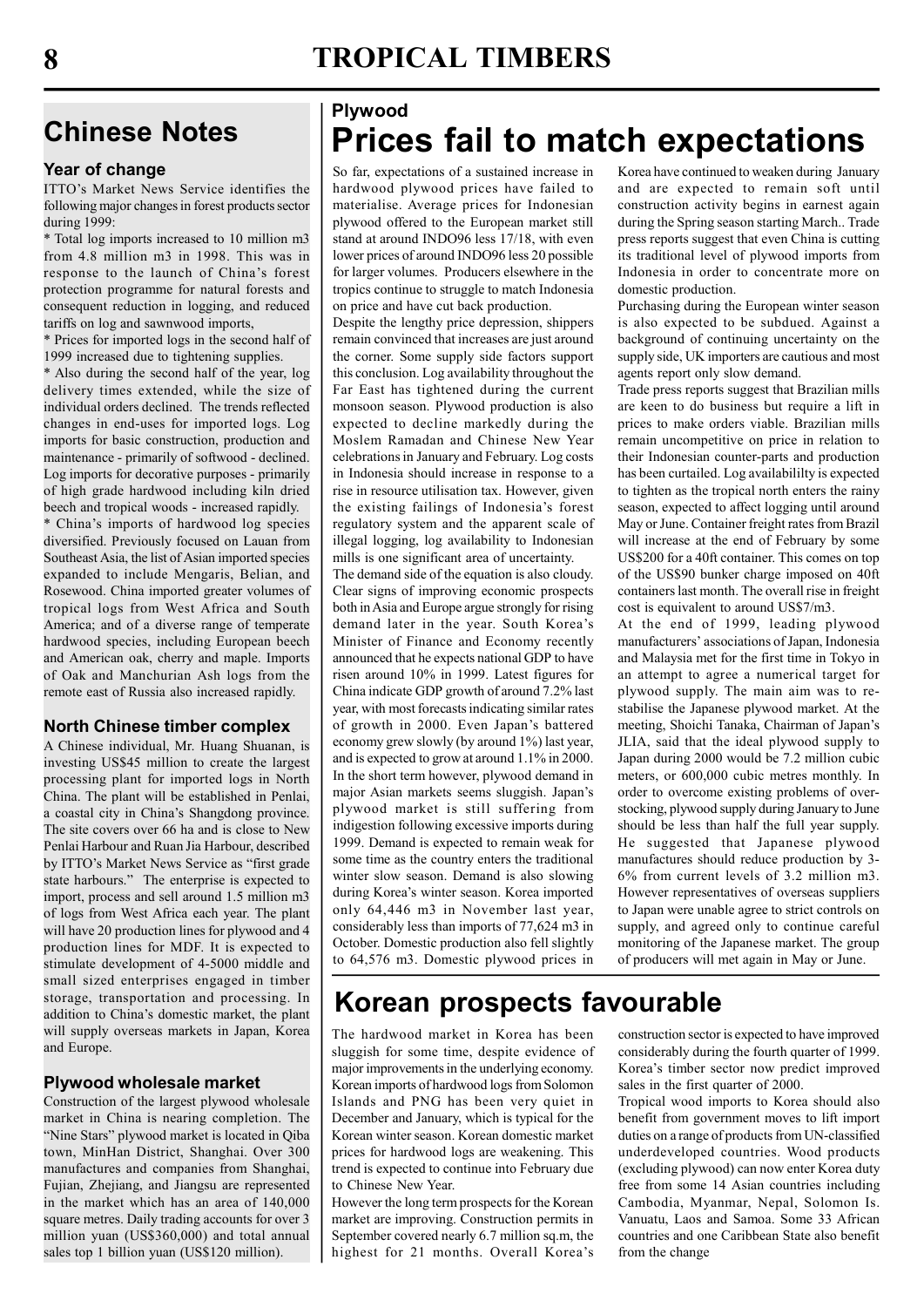# Italy Market prospects improving

Alongside Germany and the UK, Italy is one of Europe's largest importers of hardwood. Despite very limited domestic forest resources, Italy leads the world in wooden furniture design and quality. Italy hosts Europe's largest export furniture sector. Nor has Italy been shy of importing unprocessed logs. The country supports a highly sophisticated domestic woodworking machinery sector. And, perhaps because of its dependence on imports from around the world, the Italian hardwood market is characterised by considerable depth of knowledge of wood species. The market is generally open to new methods and new products.

Another significant feature of the Italian hardwood market is the importance of building renovation as opposed to new build. Italy is a country of old buildings that require internal repair and renewal. Custom joinery, doors and flooring are therefore major uses. Many shops are housed in historic buildings, and the quality shopfitting sector is particularly significant. Large out-of-town shopping centres are rarer than elsewhere in Europe, as are prestigiuous public building projects.

Activity in the Italian furniture sector was relatively weak throughout 1999, due to economic stagnation in Germany, the major export market, and slow sales at home. Italy's construction sector failed to respond to the stimulus of low interest rates until the very end of 1999. The war in Kosovo during Spring 1999 also damaged confidence in the Italian economy. However in early 2000, economic prospects are looking more promising. The Economist indicates that Italian GDP actually grew by around 1.2% during 1999, confounding forecasts of possible recession, and predicts GDP growth

of 2.4% during 2000. Unemployment remains high, at 11.1%, but is lower than the 11.8% prevailing 12 months ago. Demand for furniture is reviving at home, although the German export market is still weak. Italian importers report that the renovation sector is becoming quite active, while signs of life are emerging from the new build sector. There are expectations of a revival in demand for doors, windows and flooring (the last seen as having particular growth potential). Italy's furniture sector has played a leading role in shifting fashions in favour of lighter tinted woods. Lighter wood has also become the norm for fitting Italy's numerous clothing and luxury goods shops. The trend has benefitted temperate species, notably European beech, birch and North American tulipwood - now the US major export species to Italy. The lighter coloured ayous has benefitted amongst tropical species. Oak has become less important as oak furniture has lost popularity across Europe in recent years. Darker coloured furniture continues to be manufactured, but in smaller quantities. African Sipo remains an important import species.

Italy continues to buy relatively small volumes of Malaysian meranti, but other formerly important Malaysian species, such as merbau, have now more or less disappeared from the market. Indonesiam ramin was formerly a very important species in Italy for mouldings, but following Indonesia's export ban on logs and sawnwood the species was removed from the market and largely replaced by US tulipwood. However, Indonesia's recent relaxation of export taxes has encouraged a revival of interest in the species. Increasing volumes of meranti laminates have also been arriving from Indonesia to replace costly US Douglas fir.

# Japanese demand projected to fall

ITTO's Market News Service reports that Japanese demand for imported wood products from North America, Russia, Asia/Pacific, NZ, Chile and Europe during 1999 was 9% greater than the previous year, at just over 29 million m3. However, overall demand is projected to fall by 1.5% during 2000. Japanese housing starts are estimated to remain unchanged at 1999 levels in 2000, at around 1.2 million units. Demand for tropical logs in Japan is expected to reach 3.323 million m3 during 2000, down 11.2% on 1999 levels (3.75 million m3).

Volumes used for plywood manufacture are expected to reach 3 million m3 (down 11.3% on 1999). Log imports for conversion to lumber are expected to reach 323,000 m3 (down 9.9%). Lumber imports, notably of Asian/Pacific hardwoods and European softwoods, are expected to increase while demand for domestically sawn lumber should fall. Plywood imports are expected to fall to 4.2

million m3 during 2000, (down 9% on 1999), due to slow demand and an inventory correction resulting from excess imports in 1999.

# PNG imposes concession moratorium

The Papua New Guinea Government has imposed a moratorium on new logging concessions and plans to review all existing logging licenses. The move was announced in the December Budget speech of Prime Minister Sir Mekere Morauta in response to allegations of corruption in the forestry industry. According to the Prime Minister, the measure will "ensure that

proper procedures are followed, that logging practices are not carried out in an unsustainable way, and that landowners get their fair share of benefits from resource use".

In another move to promote sustainable practices, PNG's new government has already reinstated log export taxes, removed by the previous government during the Asian crises.

| Italian Hardwood Imports (000s m3)  |                 |                 |               |  |  |  |
|-------------------------------------|-----------------|-----------------|---------------|--|--|--|
|                                     | 1998            | 1999            | $%$ chng      |  |  |  |
|                                     | <u>Jan-June</u> | <u>Jan-June</u> | 1998-99       |  |  |  |
| Tropical Logs                       |                 |                 |               |  |  |  |
| Cameroon                            | 164.9           | 122.4           | $-26$         |  |  |  |
| Congo<br>Gabon                      | 78.8<br>32.8    | 50.6<br>30.7    | $-36$<br>$-6$ |  |  |  |
| Liberia                             | 13.6            | 23.6            | 73            |  |  |  |
| Ivory Coast                         | 0.0             | 3.6             |               |  |  |  |
| Guinea                              | 0.0             | 2.7             |               |  |  |  |
| Nigeria<br>Zaire                    | 0.0<br>1.5      | 2.1<br>1.7      | 15            |  |  |  |
| Myanmar                             | 0.8             | 1.2             | 44            |  |  |  |
| Other                               | 2.9             | 7.5             |               |  |  |  |
| Total                               | 295.4           | 245.9           | $-17$         |  |  |  |
|                                     |                 |                 |               |  |  |  |
| <b>Tropical sawn</b><br>Ivory Coast | 94.2            | 72.4            | $-23$         |  |  |  |
| Cameroon                            | 39.8            | 44.5            | 12            |  |  |  |
| Indonesia                           | 16.2            | 20.2            | 25            |  |  |  |
| Nigeria                             | 9.9             | 15.5            | 57            |  |  |  |
| Malaysia                            | 16.9            | 14.5            | $-14$<br>1    |  |  |  |
| Ghana<br>Uruguay                    | 13.0<br>11.0    | 13.2<br>10.0    | -9            |  |  |  |
| Brazil                              | 19.2            | 9.2             | $-52$         |  |  |  |
| Chile                               | 4.1             | 3.4             | $-17$         |  |  |  |
| Congo                               | 1.1             | 2.1             | 84            |  |  |  |
| Bolivia<br>Paraguay                 | 2.2<br>1.3      | 1.7<br>1.2      | -24<br>-7     |  |  |  |
| Other                               | 9.8             | 9.9             |               |  |  |  |
| Total                               | 238.7           | 217.6           | -9            |  |  |  |
|                                     |                 |                 |               |  |  |  |
| <b>Temperate Logs</b><br>France     | 320.8           | 489.4           |               |  |  |  |
| Hungary                             | 334.6           | 244.4           | 53<br>-27     |  |  |  |
| Switzerland                         | 134.2           | 136.7           | 2             |  |  |  |
| Austria                             | 92.1            | 123.6           | 34            |  |  |  |
| Slovenia                            | 78.7            | 83.0            | 5             |  |  |  |
| Croatia<br>Germany                  | 104.6<br>73.2   | 82.8<br>74.9    | $-21$<br>2    |  |  |  |
| <b>USA</b>                          | 51.2            | 56.4            | 10            |  |  |  |
| Belgium/Lux                         | 46.5            | 34.0            | -27           |  |  |  |
| Romania                             | 0.4             | 13.3            | 3124          |  |  |  |
| Bosnia<br>Russia                    | 4.2<br>12.9     | 8.6<br>5.3      | 104<br>$-59$  |  |  |  |
| Serbia                              | 7.7             | 4.4             | $-44$         |  |  |  |
| Ukraine                             | 3.3             | 3.9             | 20            |  |  |  |
| Canada                              | 2.7             | 3.8             | 42            |  |  |  |
| Lithuania<br>Greece                 | 0.0<br>3.5      | 2.6<br>2.2      | $-36$         |  |  |  |
| Slovakia                            | 24.0            | 2.2             | $-91$         |  |  |  |
| Estonia                             | 5.0             | 0.8             | $-83$         |  |  |  |
| Macedonia                           | 3.7             | 0.7             | -81           |  |  |  |
| Other<br>Total                      | 3.3<br>1306.6   | 3.3<br>1376.2   | 5             |  |  |  |
|                                     |                 |                 |               |  |  |  |
| Temperate sawn                      |                 |                 |               |  |  |  |
| <b>USA</b>                          | 125.8           | 124.8           | -1            |  |  |  |
| Croatia                             | 123.9<br>100.2  | 119.5<br>94.6   | $-4$<br>-6    |  |  |  |
| Hungary<br>Bosnia                   | 27.2            | 47.5            | 75            |  |  |  |
| Poland                              | 37.7            | 41.8            | 11            |  |  |  |
| Slovenia                            | 41.5            | 38.0            | -8            |  |  |  |
| France                              | 39.1            | 35.8            | -8            |  |  |  |
| Russia<br>Austria                   | 32.0<br>31.5    | 31.0<br>30.7    | -3<br>-3      |  |  |  |
| Germany                             | 32.9            | 28.7            | $-13$         |  |  |  |
| Romania                             | 18.8            | 24.6            | 31            |  |  |  |
| Slovakia                            | 20.4            | 19.7            | -4            |  |  |  |
| Switzerland<br>Serbia               | 17.1<br>26.3    | 18.5<br>17.9    | 8<br>$-32$    |  |  |  |
| Canada                              | 9.9             | 13.0            | 31            |  |  |  |
| Ukraine                             | 3.9             | 9.2             | 134           |  |  |  |
| Bulgaria                            | 10.1            | 8.7             | $-13$         |  |  |  |
| Albania<br>Lithuania                | 5.5<br>2.1      | 6.1<br>6.0      | 10<br>181     |  |  |  |
| Macedonia                           | 6.2             | 5.2             | $-16$         |  |  |  |
| Spain                               | 0.5             | 4.1             | 645           |  |  |  |
| Czech republic                      | 5.1             | 4.0             | $-22$         |  |  |  |
| Finland                             | 0.4<br>2.7      | 2.4<br>1.9      | 537<br>$-30$  |  |  |  |
| Argentina<br>Estonia                | 0.4             | 1.3             | 202           |  |  |  |
| Sweden                              | 0.4             | 1.3             | 236           |  |  |  |
| Latvia                              | 0.5             | 1.1             | 120           |  |  |  |
| Other<br>Total                      | 2.8<br>725.2    | 2.4<br>739.7    | 2             |  |  |  |

Fed. nazionale dei Commercianti del Legno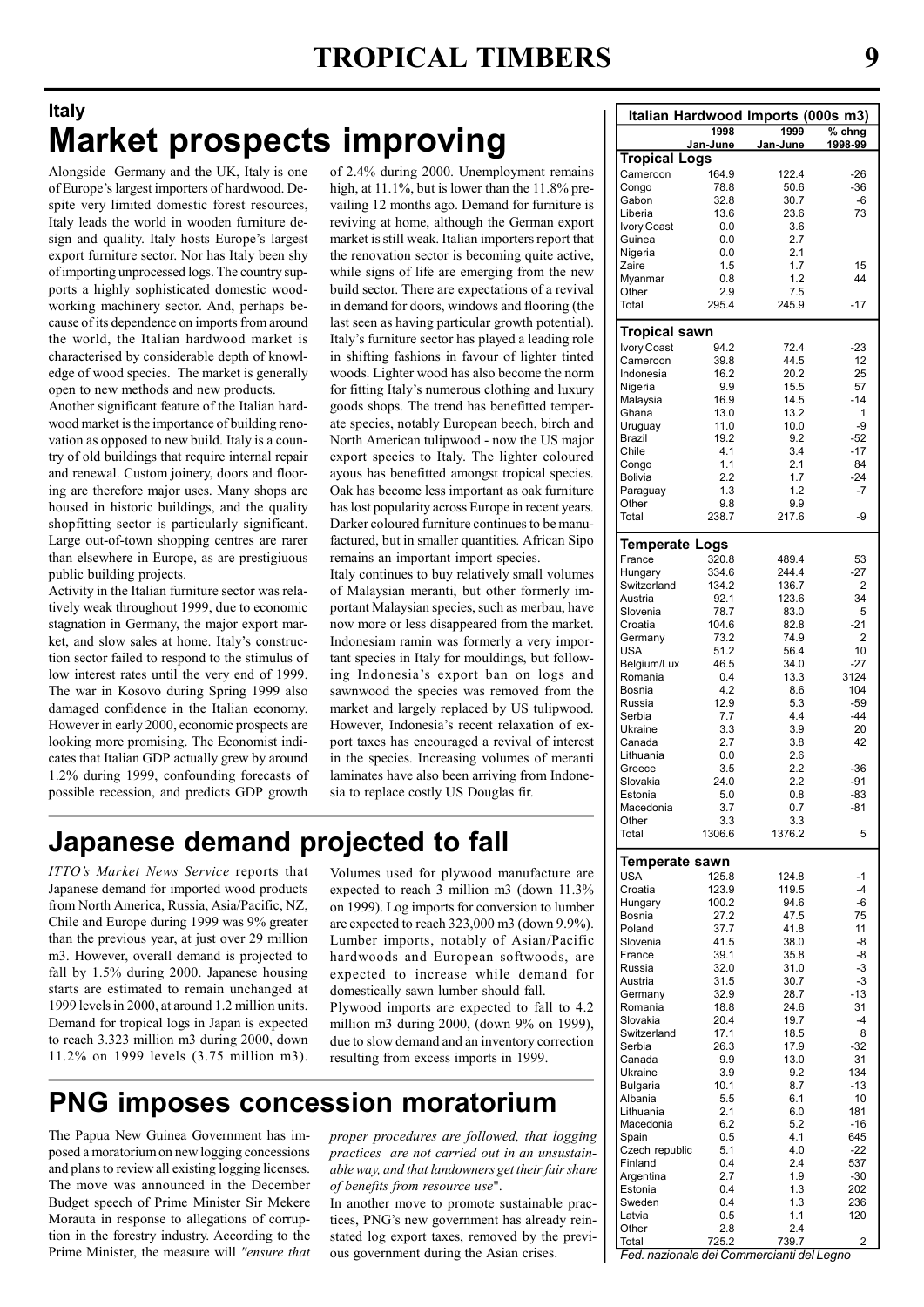### Cambodia Green group given monitoring role

News continues to emerge of new measures to erradicate illegal logging in Cambodia. The crackdown has been urged by international donors that contribute nearly half of Cambodia's national budget. Donors had threatened to halt aid unless Cambodia reined in illegal logging, which also deprives the Government of nearly US\$100 million in taxes each year. In response the Cambodian government has made an international commitment to irradicate illegal felling and restrict licensed logging to sustainable levels. In an unusual move, Global Witness, a London-based environmental group which has campaigned against illegal logging in the state, has been named as the main monitor to the agreement.

The need for independent monitoring of Cambodia's forest regulation was identified at the 1999 Consultative Group meeting in Tokyo of international donors to Cambodia. The IMF's reengagement in Cambodia, and the World Bank's new Structural Adjustment Credit were conditional on the signing of the deal. Under the terms of the agreement, the Cambodian government were required to give Global Witness direct formal links with the Prime Minister's office and full access to government timber industry records.

Global Witness new role forms part of a larger US\$750,000 project funded jointly by Britain's DFID and AusAid. The bulk of the funds are being channelled into a new Forest Crime Monitoring Unit, made up of inspection teams from

the Forestry Department and the Ministry of Environment. US\$140,000 have been allocated to Global Witness to allow it to open an office in Phnom Penh and take on local staff.

As a first step in its new role, Global Witness released a report claiming that 11 of Cambodia's 21 legal timber companies have engaged in illegal practices, including cutting in national forests and threatening villagers with violence. Global Witness recommend that the Government immediately stop all logging activities, even in legal concessions, until an Asian Development Bank (ADB) review, currently underway, is completed in June or July. Global Witness also propose that timber companies involved in illegal activity should have their concessions cancelled. Deputy Forestry Director Chea Sam Ang has said he will study the recommendations of Global Witness. However, he is unlikely to take action until publication of the ADB study. He noted that his decision "depends on the ADB, not Global Witness."

Meanwhile, in a show of commitment to legal logging, Cambodia's prime minister Hun Sen has ordered an investigation into suspected illegal logging activities in Mondulkiri province, a remote area in the north east of the country close to the Vietnam border. According to an Associated Press (AP) report, the order to investigate follows on from a report prepared by a military task force that recently inspected the area. The military report claims that about

380 truckloads of timber were transported across the border in November and December and that new roads have been paved to allow access for logging equipment and the export of illegally felled logs. According to AP, the report accuses the provincial governor, police and military police chiefs of "conspiring with crooked businessmen" to log the area.

### Congo (Brazzaville) Hopes for peace

A new agreement has raised hopes that an end may be in sight for the civil war in the Republic of the Congo, which has severely disrupted the nation's wood products industry. Gabon's President Omar Bongo has been appointed official mediator in the conflict. His appointment was made during the signing of an accord in Brazzaville for the cessation of fighting between the army and the rebel militia. Foreign observers believe the accord is more significant than an earlier agreement signed in Pointe Noire in November because it involves the National Resistance Council [CNR], the only rebel movement that is militarily and politically organized. The CNR have apparently decided that a military solution to the conflict is no longer possible following recent defections within their ranks; their recent loss of control over several areas; as well as lack of financial support from abroad. Meanwhile, trains on the rail link to the port at Pointe Noire are still not operating and insecurity in the forests has crippled logging operations.

# Certification News

The United Kingdom continues to be a focus for the forest certification debate, as the following stories illustrate

#### James Bond promotes FSC

The WWF launched a poster campaign in January 2000 featuring Pierce Brosnan, the actor who plays James Bond, which reads "Words are not enough – buy wood products with the FSC label and help save the world's forests". The distinctive black and white picture of Pierce Brosnan will be posted up by Apex Outdoor Advertising Ltd., which has donated 500 poster sites across the UK to the WWF for the campaign.

#### UK State Forests Certified

The UK's state forests have been successfully audited against forestry performance standards developed under the UK Woodland Assurance Scheme (UKWAS). These standards were accepted as equivalent to the FSC's principles and criteria in November 1999. The certification was carried out by SGS, an Forest Stewardship Council (FSC) accredited certifier. The certification implies that the approx 1.5 million tonnes of wood produced annually from the UK's 800,000 hectares of state woodlands may now be marketed under an FSC label. The Worldwide Fund for Nature claim the certification could bring a further 6 million m3 of FSC-labelled timber products into the UK

marketplace. The UK's state forests produce primarily softwoods, with higher grades destined mainly for the domestic construction sector. The relatively high proportion of lowgrade material is used for fencing and pallets and to supply manufacturers of paper and panel products.

#### Railtrack insists on FSC

Railtrack has announced that all its sleepers should be FSC certified by the end of year. The move may well throw the UK market for sleepers into chaos. Most sleepers are of Karri, used for its particular qualities of high strength and durability, sourced through traditional supplier Bunnings of Western Australia. Bunnings currently has a A\$2m contract with Railtrack which may be lost if it fails to persuade the Australian government to allow FSC certification of its forests. In the meantime Railtrack is said to be looking at alternatives supplied through Calders & Grandidge, which has already obtained FSC chain of custody certification. The company is currently sourcing FSC certified sleepers from eucalypt plantations in South Africa. Doubts remain over whether alternative FSC-certified plantation sources are capable of supplying sleepers in the quantities and qualities required.

#### UK National PEFC Body

The UK's Timber Growers Association, plans to develop another UK certification body to fulfil requirements for membership of the Pan European Forest Certification Scheme (PEFC). An inaugural meeting of the new body is planned in February or March. The new body is expected to work closely with the United Kingdom Accreditation Service to develop national level procedures to accredit forest certifiers for PEFC certification in the UK. The new organisation will be independent of two other certification bodies already established in the the UK - UKWAS and the FSC National Working Group.

#### Trada links with FSC

BM TRADA Certification is acquiring the Soil Association's UK-based FSC chain of custody programme. Soil Association clients will be transferred to the new scheme - to be called TRADA-Trak - once BM TRADA achieves FSC accreditation. The Soil Association will continue to operate its Woodmark forest certification programme and overseas forest certification capacity. Clients of the Soil Association's forest programme and overseas clients will be unaffected by the deal.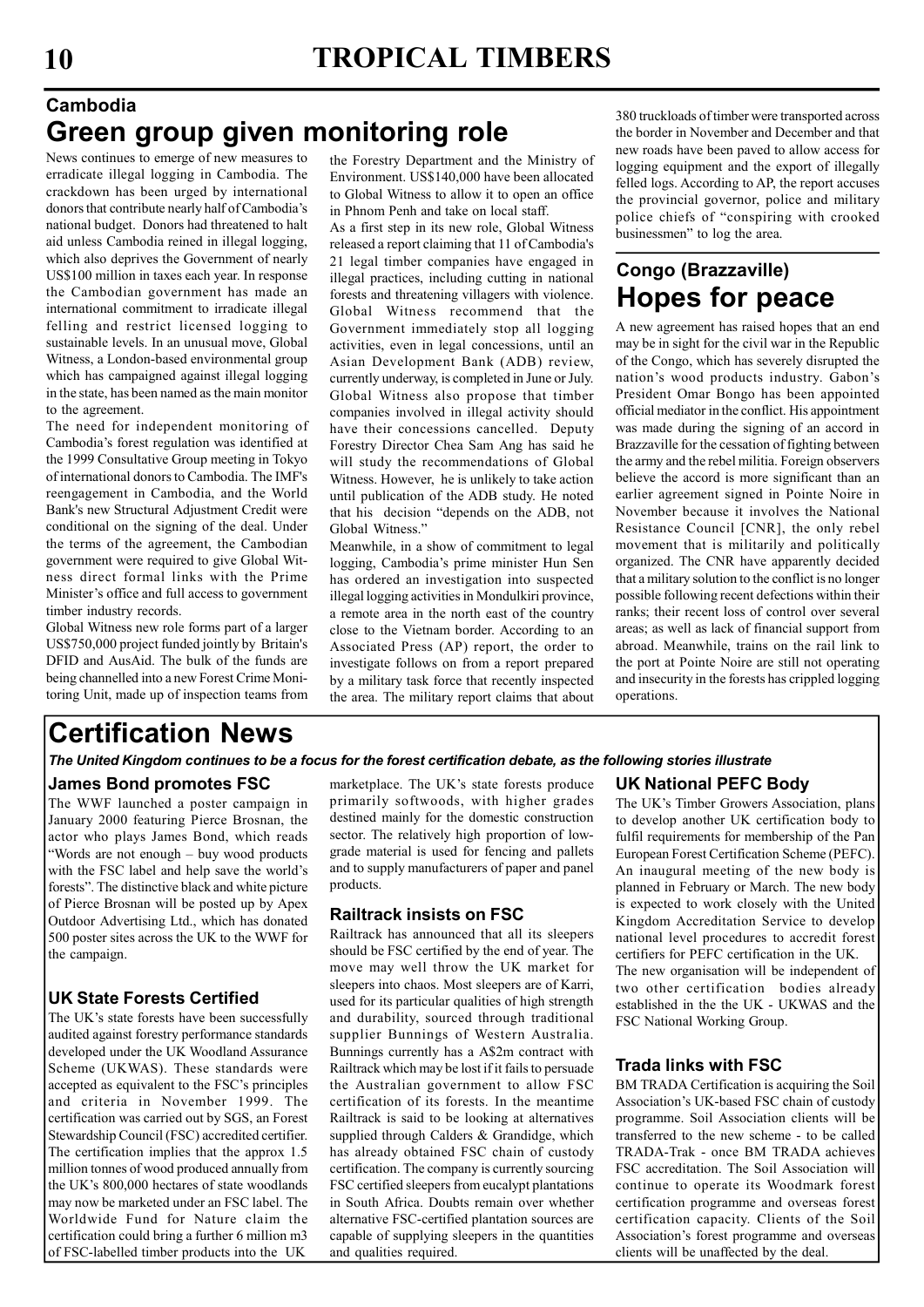#### Liberia Cont. from page 12

employed one or two honest ministers. But he maintains direct and very firm control over the national economy. The Lebanese businessmen that funded his war effort have been given monopolies over the import of essential commodities, such as fuel. The President grants rights to exploit natural resources, including forests, without consulting parliament.

In the forest sector, Taylor has sought to encourage inward foreign investment. He has offered seemingly generous incentives including a five year income tax holiday; two-year duty exemption for plant and equipment; minimum taxes on processed and manufactured wood products for exports; tax exemption on petrol/ lubricant use for industrial purposes; and generous allowances for re-investment or repatriation of profits.

The incentives need to be generous to encourage foreigners to locate in Liberia. Companies and industries that fled during the civil war have generally refused to return due to lack of international confidence. Investors are only too well aware of the fate of other gamblers that have sought to profit in Liberia. The Economist notes that many companies that win licenses to operate in Liberia "tend to fall out with Mr Taylor and are forced out, leaving their equipment behind. Two South African companies and a Ukrainian one have suffered this fate."

Nevertheless, some companies have been tempted. Recent press reports suggest there are now around three dozen logging companies operating in Liberia. Logging concessions have accounted for the largest number of investors in Liberia since Taylor came to power. In what would be the largest single foreign investment in Liberia since the civil war, news of a proposed US\$50 million Liberian and Malaysian joint venture was reported in October 1999. The investment would cover development of the wood sector and infrastructure in the Grand Bassa region, around 100 km North East of Monrovia. The company intends to exploit 4 million acres of forests in the regions of Grand Bassa, Rivercess and Sinoe. ITTO has also reported that the Liberian Government is

# Merger of DLH and EAC

The East Asiatic Company (EAC) A/S Ltd will sell its timber arm to Denmark's Dalhoff, Larsen and Horneman (DLH). Although when going to press the exchange of money for the sale had not yet taken place, the increase in share capital needed to pay for the purchase of EAC had been overwhelmingly approved at an Extraordinary General Meeting of DLH shareholders. The merger of EAC Timber and DLH's hardwood division creates one of the world's largest independent distributors of hardwood. The merger is seen as a logical move within the industry as the two groups, which are almost of equal size in the hardwood business, complement each other in terms both of procurement and distribution. On the negotiating with a Chinese company over the renovation of Liberia's largest sawmill. Wood products exports are now Liberia's largest foreign currency earner.

Information on the current status of forest management in the country is limited, but available reports suggest that forests continue to be poorly regulated and monitored. In an effort to impress international donors, Mr Taylor now pays lip service to the environment and the need for reforestation. According to the Panafrican News Agency the Liberian government is "poised to shortly ratify the international convention on biodiversity." The Agency also reports that Mr Taylor allotted US\$400,000 in the country's year 2000 fiscal budget for environment protection. The money went hand in hand with the establishment of a new National Environment Commission for Liberia. The commission comprises 36 members from various government departments, together with a UNDP resident representative. Taylor has said the commission will focus on "environmental protection, nature conservation and sustainable management and utilisation of the country's natural resources." The Commission will also be granted "autonomous agency status".

However, there are likely to be many more immediate tasks for the Environment Commission than forest management. Local newspaper reports of conditions in the major urban area of Monrovia are grim. The capital has been labelled "the darkest city in the world" - a reflection of the extreme poverty and lack of sanitation (less than one-fifth has pipe borne water), as well as the continuing lack of public electricity. Mr Taylor himself has complained of the piles of garbage that litter the streets. But the mayor explains that the city council has only one garbage collection truck to cover a city of nearly one million residents.

The lack of garbage trucks is one vivid indicator of the state of Liberia's national economy. Another is provided by the planning and economic affairs minister, Lamin Kawah, who puts unemployment in Liberia at a massive 80% and underemployment at 75%. He recently told a visiting donor assessment team that the economic situation in the country is "terrible."

procurement side, DLH has a very strong presence in South America, Eastern Europe and Africa, while EAC Timber's strengths include the Far East. DLH will take over all EAC's distribution companies and purchasing offices worldwide, a sales office in Hong Kong and a drying plant in Holland. As a result of the merger, DLH will now be represented in most of the major wood exporting and importing countries. Consolidation will follow shortly in countries where both companies have offices. EAC Timber anticipates a turnover of more than DKr 900m (US\$120m) last year, while the Hardwood Division of DLH expects turnover to have exceeded DKr1bn (US\$135m) during the same period.

#### Readers' Survey 1999

Many thanks to the 28% of readers that returned questionnaires during 1999. As expected, most readers are drawn to Tropical Timbers by our hardwood market reports, and articles covering hardwood imports and exports.There is also strong interest in our coverage of forest management and certification issues, and in on-going environmental campaigns. Efforts will be made to expand these reports in future editions. There seems to be fairly broad support, notably from importers, for a change of name to cover temperate as well as tropical hardwoods. However an important minority of readers, mainly on the export side, feel strongly that the journal should retain its niche focus on tropical wood. A difficult decision; but, on balance, we feel a name change is appropriate. We plan to introduce a name to reflect the growing trend towards globalisation in the hardwood trade, and the increased blurring of margins between tropical and temperate hardwood. However, be assured that we will continue to maintain, and where possible improve, our coverage of tropical hardwood issues.

Many of our existing readers prefer to receive TT in traditional paper format. The paper journal will be maintained,. However we have plans to supplement it with a subscription email service and internet site later this year.

Congratulations to the Forest Research Institute of Malaysia, who receive a free annual subscription to Tropical Timbers following our draw for questionnaire respondents.

1999 Readers' Survey Results

| $\%$ of those responding                                   |             |          |                |  |  |
|------------------------------------------------------------|-------------|----------|----------------|--|--|
| How useful do you find:                                    |             |          |                |  |  |
|                                                            | Very useful | Useful   | Not<br>useful  |  |  |
| <b>Market reports on:</b>                                  |             |          |                |  |  |
| Asian hardwoods                                            | 78          | 15       | 8              |  |  |
| African hardwoods                                          | 66          | 22       | 12             |  |  |
| S. American hardwoods                                      | 63          | 30       | 8              |  |  |
| N. American hardwoods                                      | 63          | 25       | 13             |  |  |
| UK demand                                                  | 59          | 37       | 5              |  |  |
| European demand                                            | 59          | 34       | 7              |  |  |
| Plywood                                                    | 48          | 28       | 24             |  |  |
| <b>Price information on:</b>                               |             |          |                |  |  |
| African logs                                               | 33          | 38       | 30             |  |  |
| African sawn                                               | 44          | 44       | 12             |  |  |
| Malaysian sawn                                             | 50          | 43       | $\overline{7}$ |  |  |
| Burma teak                                                 | 26          | 36       | 38             |  |  |
| Brazilian sawn                                             | 40          | 50       | 10             |  |  |
| <b>Statistics on:</b>                                      |             |          |                |  |  |
| UK imports                                                 | 45          | 33       | 23             |  |  |
| Sterling Exchange rates                                    | 17          | 28       | 56             |  |  |
| Share prices UK                                            | $\Omega$    | 29       | 71             |  |  |
|                                                            |             |          |                |  |  |
| News articles on:                                          |             |          |                |  |  |
| European hardwood imports                                  | 59          | 37       | 5              |  |  |
| Tropical Hardwood exports                                  | 63          | 28       | 10             |  |  |
| Temperate hardwood exports                                 | 50          | 33       | 18             |  |  |
| Panel Products Trade                                       | 32          | 42       | 26             |  |  |
| Technical properties of wood                               | 24          | 51       | 24             |  |  |
| Development of global economy                              | 35          | 53       | 12             |  |  |
| Hardwood marketing                                         | 50          | 43       | 8              |  |  |
| International wood trade                                   | 56<br>62    | 41<br>38 | 3<br>$\Omega$  |  |  |
| Forest management/certification<br>Environmental campaigns | 50          | 45       | 5              |  |  |
| Conferences/meetings                                       | 23          | 67       | 10             |  |  |
| Publications                                               | 28          | 67       | 5              |  |  |
| Do you agree Tropical Timbers name should be               |             |          |                |  |  |
| changed to include temperate hardwoods?                    |             |          |                |  |  |
|                                                            | Yes         | No       | Don't          |  |  |
|                                                            |             |          | mind           |  |  |
|                                                            | 43          | 26       | 31             |  |  |
| Given the option, would you prefer to receive              |             |          |                |  |  |
| Tropical Timbers by email?                                 | Yes         | No       | Don't          |  |  |
|                                                            |             |          | mind           |  |  |
|                                                            | 29          | 43       | 29             |  |  |